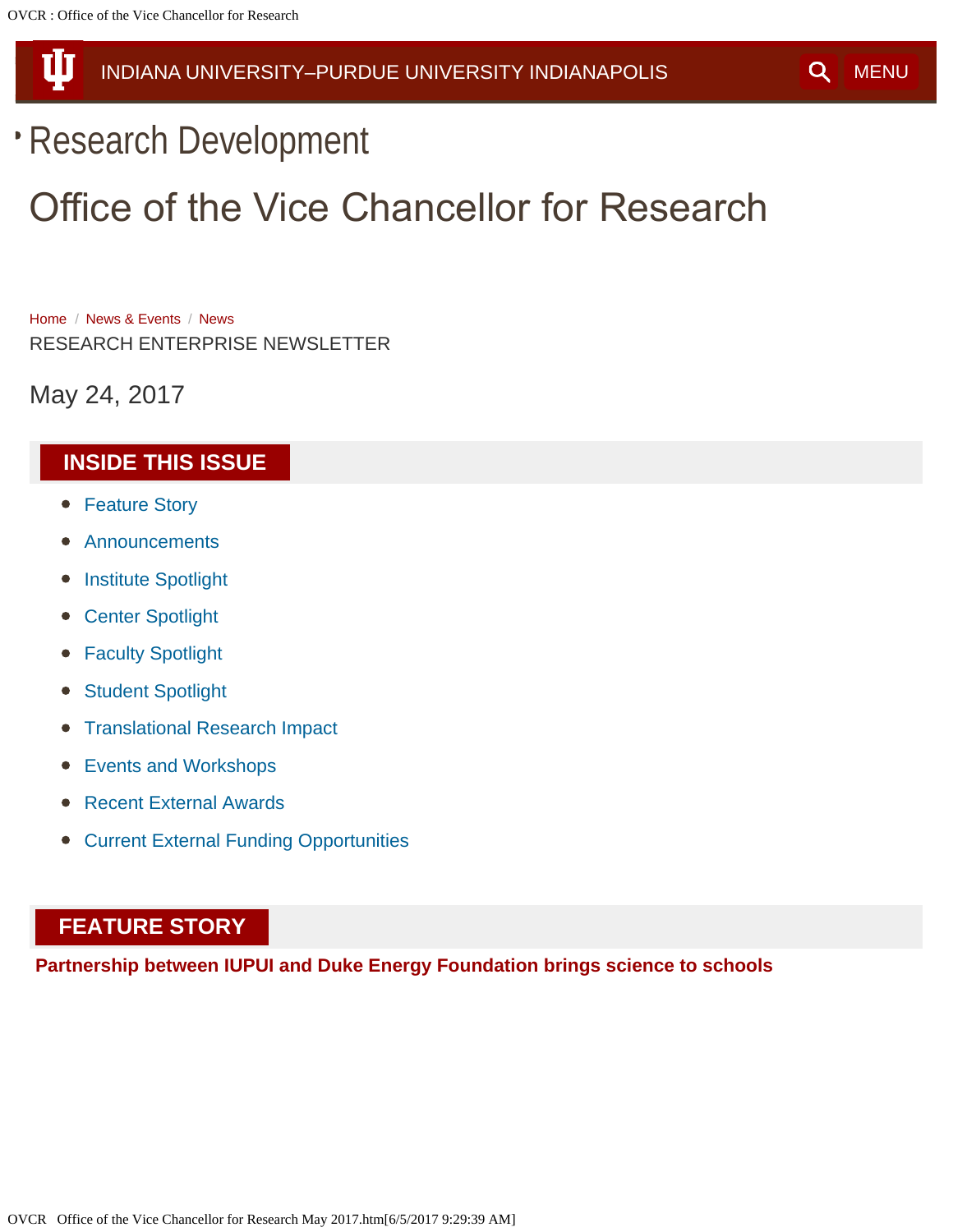

The mobile lab is equipped with working solar panels and a wind turbine to demonstrate how renewable power works. Photo courtesy of the School of Science

About 180 eighth-graders donned lab coats and learned about the science of spring storms on May 11, thanks to a partnership between Indiana University-Purdue University Indianapolis' Center for Earth and Environmental Science and the Duke Energy Foundation.

The event at Brownsburg East Middle School was the first stop for a mobile science lab that will travel the state to encourage more students to pursue careers in science, math, engineering and technology.

A \$400,000 Duke Energy Foundation grant is funding the mobile lab and a program that engages students in hands-on lessons on topics such as the energy of storms and renewable power sources. The mobile lab is equipped with working solar panels and a wind turbine to demonstrate how renewable power works. IUPUI educators use interactive technology tools from the lab to bring lessons to life.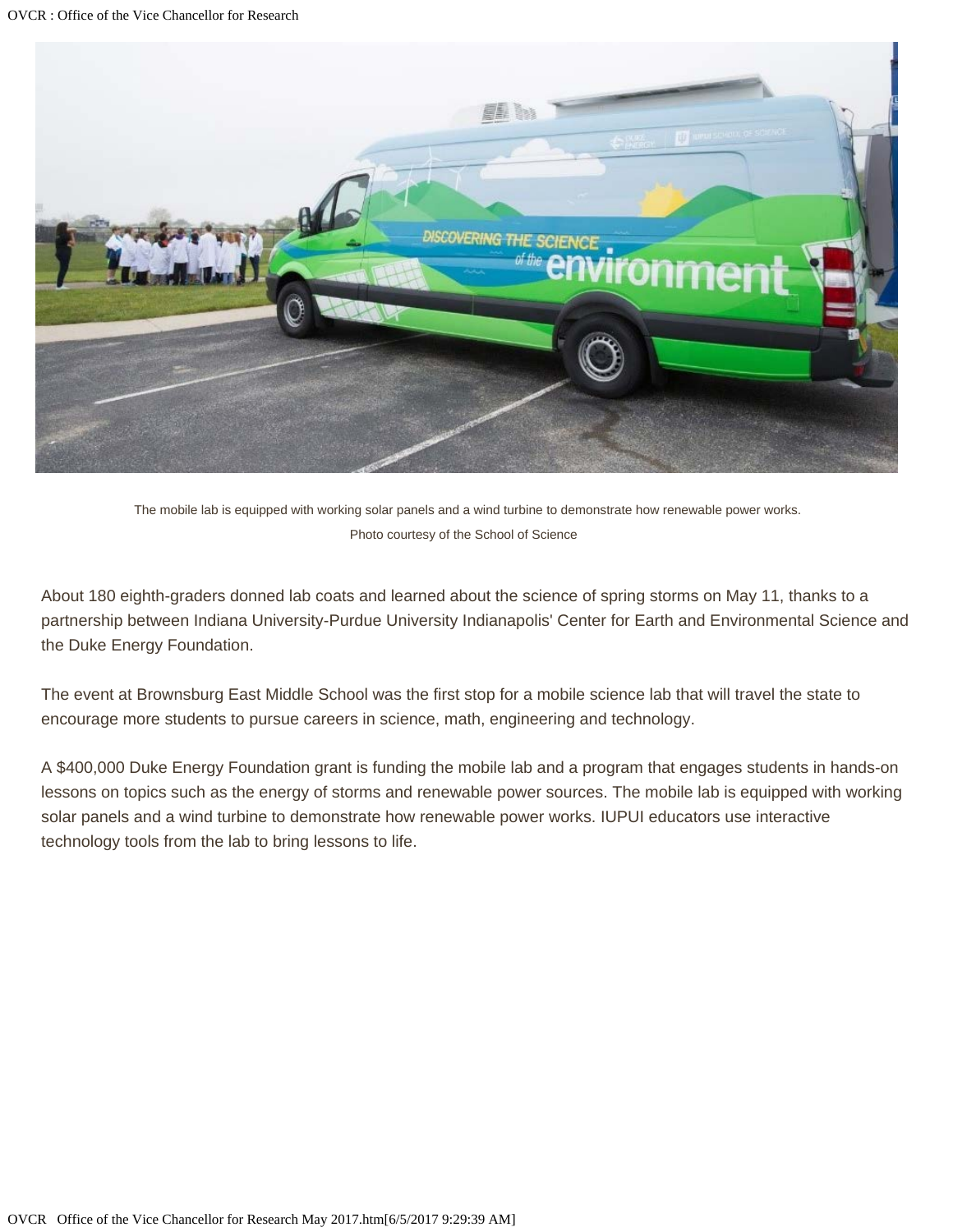



IUPUI's Center for Earth and Environmental Science took the show on the road May 11 for a hands-on science demonstration to 180 middle schoolers at Brownsburg East Middle School. Kevin Gregory, meteorologist for WRTV-6 in Indianapolis, broadcast live from the school. Photos courtesy of the School of Science

At the Brownsburg event, which was attended by School of Science Dean Simon J. Rhodes, students saw a "tornado in a box" demonstration and made wind turbines that they tested against different wind speeds. Kevin Gregory, meteorologist for WRTV-6 in Indianapolis, broadcast live from the school.

"The School of Science is so pleased to partner with Duke Energy to bring science experiences to young children in Indiana," Rhodes said. "Our state and country need more scientists and engineers, and we hope that this program will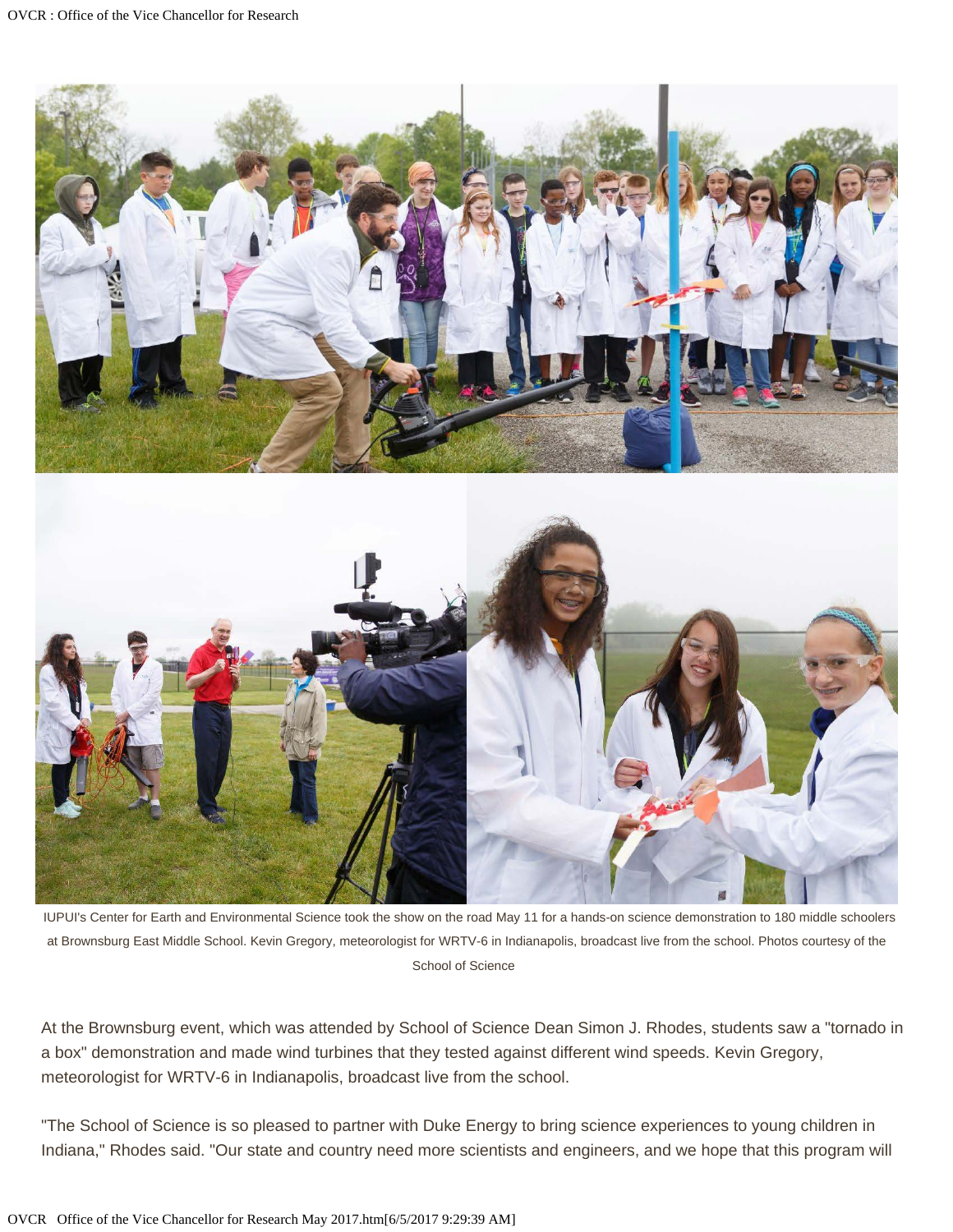inspire more students to realize their potential."



The science educators, from left, Sam Ansaldi, Victoria Schmalhofer, Meghan Mercier, Ian Marrs, Taylor Smith.

The mobile science lab is one aspect of Discovering the Science of the Environment, the signature education initiative of IUPUI's Center for Earth and Environmental Science. CEES is an interdisciplinary academic center in the School of Science. It has three core missions: applied research addressing environmental issues of concern to local communities, public service through translation of research to inform decision-making and environmental science education.

[Back to top of page](#page-0-2)

## <span id="page-3-0"></span>**ANNOUNCEMENTS**

**News from 3D Bioprinting Core**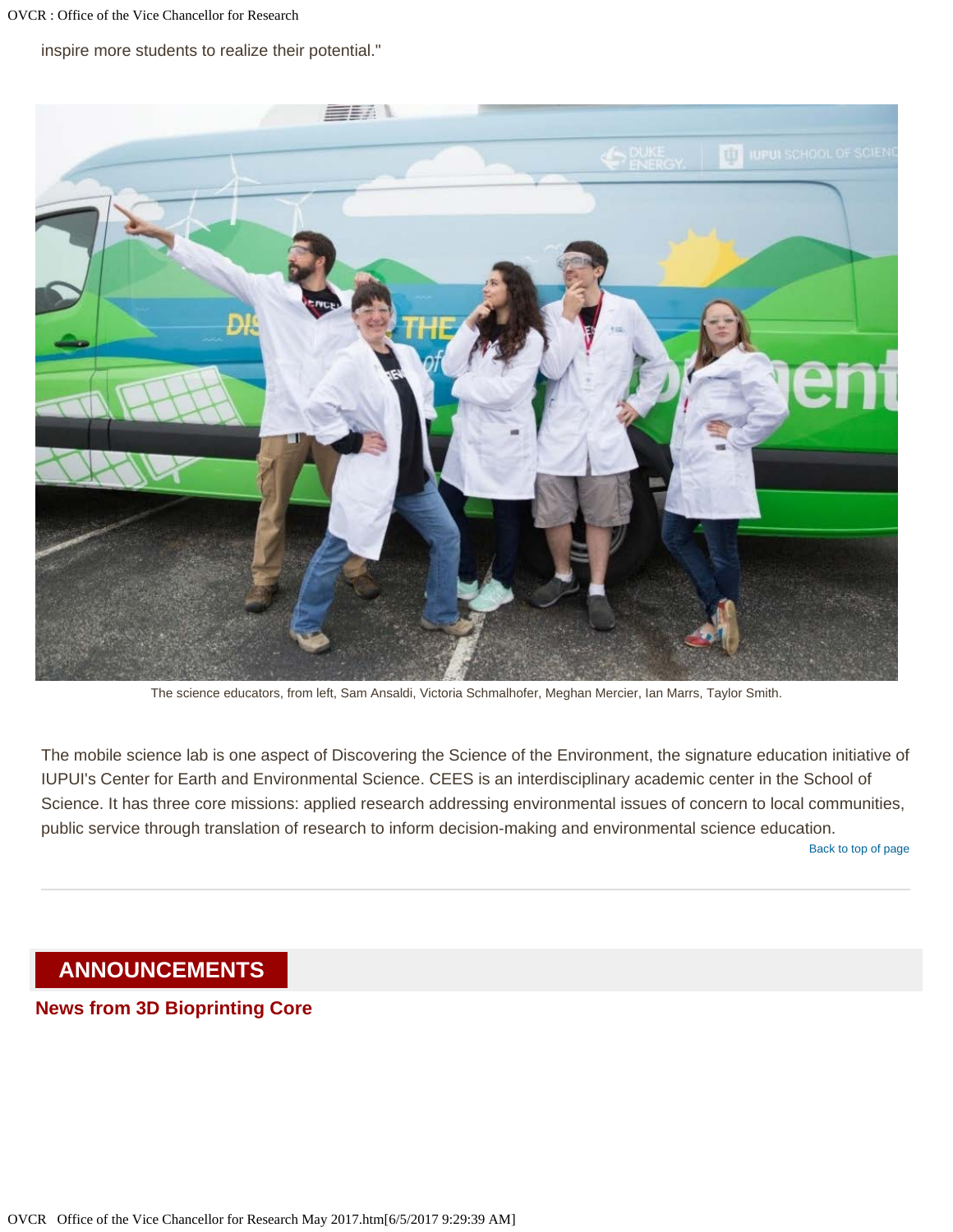

Oh! The possibilities!

Now a CTSI Designated Core Facility, the IUPUI 3D Bioprinting Core (3DBPC) is pleased announce that it has been awarded an NIH Shared Instrument Grant (S10) for the Regenova 3D bioprinter!

What This Means for You:

- The Core and the Bioprinter became a permanent part of IU/IUPUI.
- Users can access CTSI and IUSM focused funding opportunities, which can be found here.
- Since the Core is a collaboration between IUSM and IUPUI, there are also internal IUPUI funds available here to jump start your biofabrication research within the 3DBPC!

Making Bioprinting Accessible to Potential Users

Beginning May 1st, 2017, 3D Bioprinting Core Services are available free of charge for the next 6 months.\*

Low cost microneedles arrays and tissue culture plate alternatives are being developed to reduce costs.

For more information regarding these supplies or starting up a bioprinting project, contact:

Director Dr. Nicanor Moldovan: [nimoldov@iupui.edu](mailto:nimoldov@iupui.edu) Manager Dr. Lester Smith: [smitlej@iu.edu](mailto:smitlej@iu.edu) Website: [http://bioprint.iupui.edu](http://bioprint.iupui.edu/)

IUSM Focused Opportunities IUSM Focused Opportunities Core Pilot Funding Funds: Up to \$10,000 in CTSI Designated Core Services Applications Due: October/April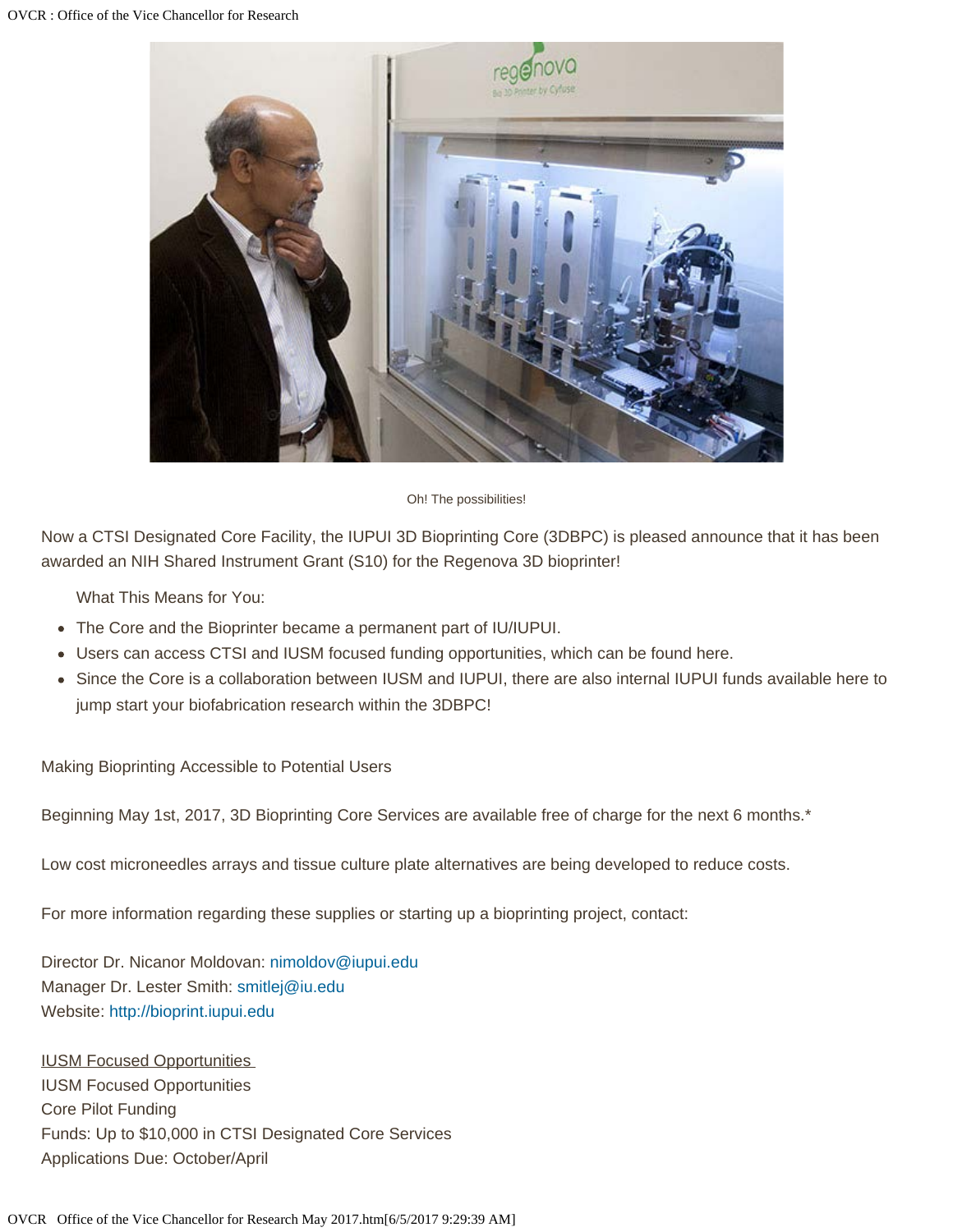Biomedical Research Grant (BRG) Funds: Up to \$50,000 for 1 year Applications Due: September 1st, 2017 IU Grant Linking University-Wide Expertise (GLUE) Awards Funds: up to \$100,000 per year for up to 2 years Applications Due: TBD

IUPUI Focused Opportunities Research Support Funds Grant (RSFG) Funds: Up to \$35,000 for 1 year Applications Due: October 15th, 2017 Funding Opportunities for Research Commercialization and Economic Success (FORCES) Funds: \$25,000 for 6 months or \$35,000 for 1 year Applications Due: June 30th, 2017

\*Users must provide their own bioprinting and cell spheroids preparation supplies. Offer expires November 1st, 2017.

## **Purdue STEM Conference Registration Now Open**

The National STEM Education Research and Practice Summit will be held at Purdue University on October 16-17, 2017. Nationally there has been incredible progress in the areas of STEM and STEM education over the past decade. This event is designed as a forum for STEM education researchers, as well as those enacting best practice in STEM education K-20 to come together and share their collective knowledge and experiences. The Summit will start on the evening of October 16th at 6 p.m. with an opening reception with a special guest speaker (to be announced very soon). The second day of the conference (October 17) will begin with sessions starting at 9 a.m. and running through the day with an approximate end time of 3 p.m. EST.

There are four strands in the National STEM Education Research and Practice Summit.

Strand 1: STEM Education Research Strand 2: Best-practice in K-20 STEM Education Strand 3: STEM Research in Grades 6 to college Strand 4: Resources for STEM Education

Register at [www.conf.purdue.edu/NationalSTEMSummit](file:///C|/Users/ghmobley/Desktop/www.conf.purdue.edu/NationalSTEMSummit)

## **New classes are available in Research Administration 101 Series!**

Research Administration classes include: Understanding Allowable Costs Award Management Best Practices for Fiscal Officers and Delegates Managing and Understanding Effort Subrecipient Monitoring Commercial Sponsors and Overview of Contracts Accessing Research Information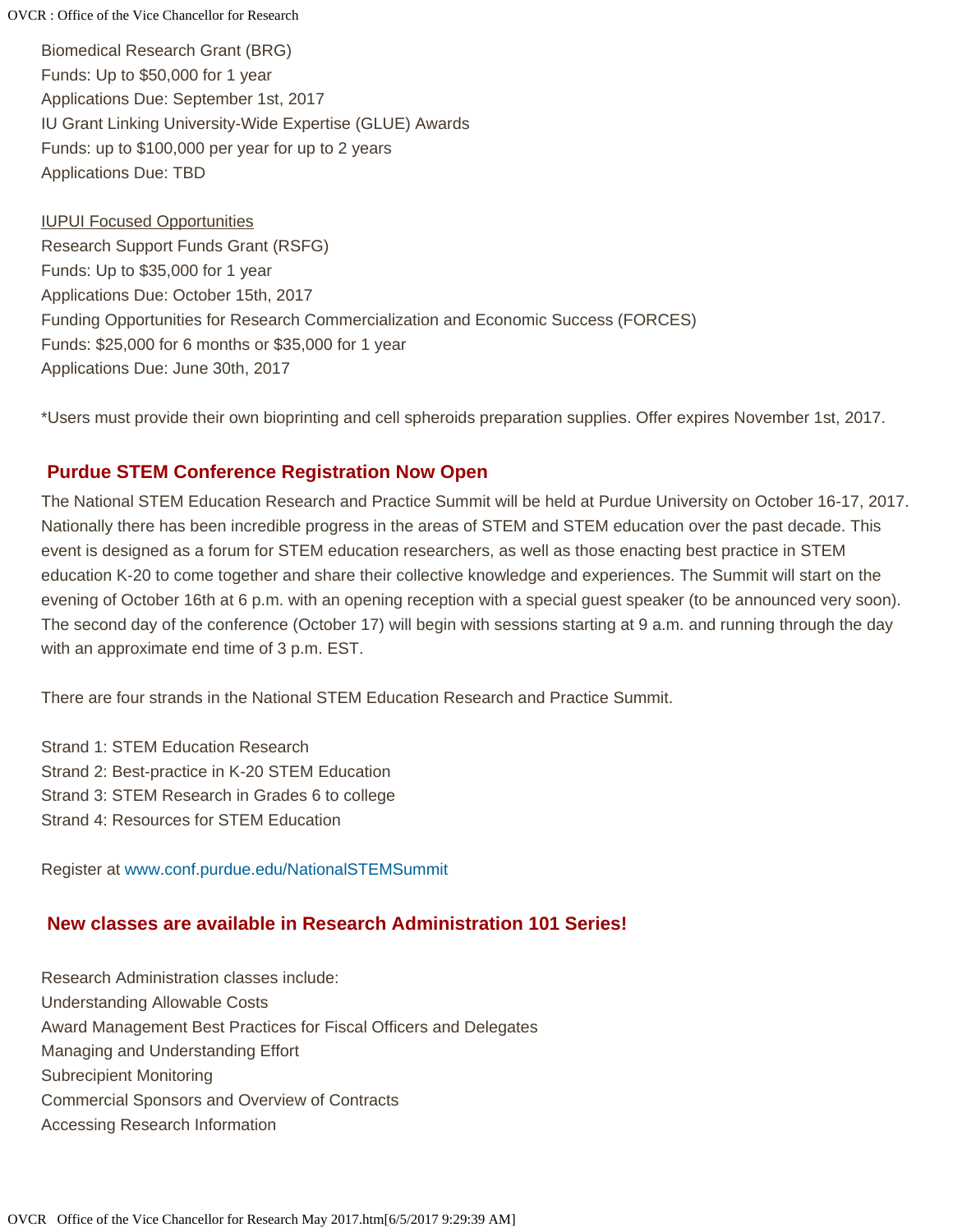To register at<https://expand.iu.edu/browse/e-training/research/grants>

Please log in to see available sessions. Sessions are available on both the IUPUI and IUB campuses. If you have any questions, please contact John Talbott, [jtalbott@iu.edu](mailto:jtalbott@iu.edu) or Susan Whitt, [scwhitt@iu.edu](mailto:scwhitt@iu.edu)



[Back to top of page](#page-0-2)

## <span id="page-6-0"></span>**INSTITUTE SPOTLIGHT**

#### **Institute at IUPUI sets sights on becoming leader in events and tourism innovation**

The Events and Tourism Institute at Indiana University-Purdue University Indianapolis wants to become the leading institute for events and tourism innovation worldwide.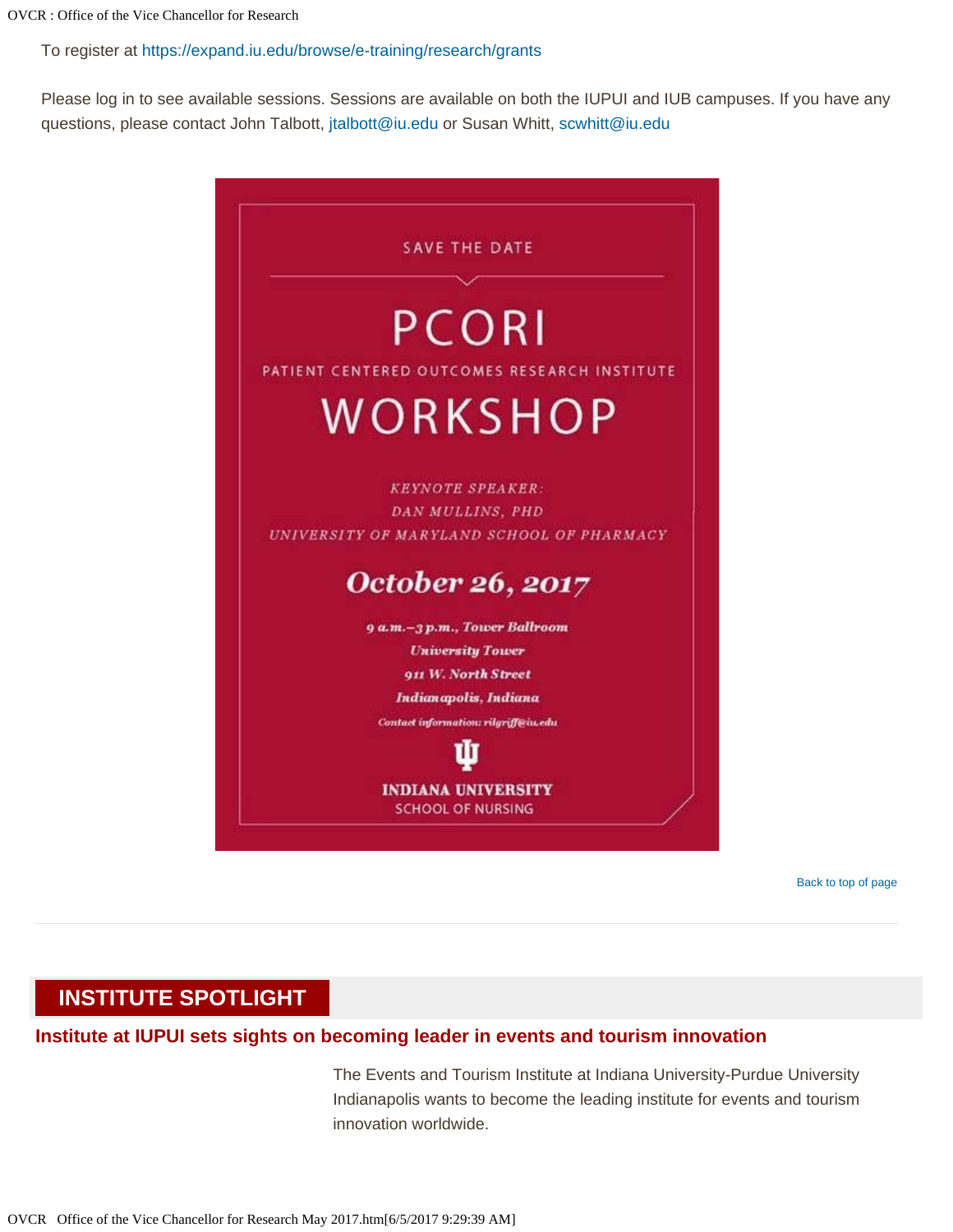

Godwin (Charles) Ogbeide

The institute's mission is to advance the delivery of events and tourism innovation products and services locally, in the nation and globally. Institute researchers and consultants will assist cities, states, and events and tourism professionals to enhance their events, their tourist experience and the economic impacts of tourism in their communities, said [Godwin "Charles"](https://petm.iupui.edu/about/directory/ogbeide-godwin-charles.html) [Ogbeide](https://petm.iupui.edu/about/directory/ogbeide-godwin-charles.html), inaugural director of the institute and an associate professor in the School of Physical Education and Tourism Management at IUPUI.

Jay Gladden, former dean of the School of Physical Education and Tourism Management, and Amanda Cecil, chair of the Department of Tourism, Conventions and Event Management in the school, were the inspiring

proponents of the Events and Tourism Institute.

"They were aware of the critical roles the institute would play in our community and in global communities, which is why they established the institute within the School of Physical Education and Tourism Management," Ogbeide said.

Launched this spring, the institute serves as a collective umbrella for the expertise of nearly a dozen faculty members in the School of Physical Education and Tourism Management. The institute is also open to collaboration with interdisciplinary units across the IUPUI campus.

Among the institute's products and services are:

- Collecting survey data and handling the analytics.
- Building tourism brands.
- Improving events education and execution.
- Defining and delivering service innovation principles.
- Assisting organizations with tourism product development.
- Maximizing revenue.

The institute's focus is on Indiana. "Indy is our home, of course. It's right there, first in line for any of our projects," Ogbeide said.

Still, the institute's work will reach far beyond Indiana through partnerships and collaboration with faculty at other universities in the U.S. and around the globe.

"There is a new market developing in other parts of the world, especially in developing countries, for tourism development," Ogbeide said. "We want to be part of it."

The institute also wants to engage with clients concerning opportunities for innovation in event management and tourism, including the use of innovative technology, Ogbeide said.

"For example, many of us are familiar with apps used to help manage events such as dinners at conferences," he said. An app called Social Tables enables event coordinators to hold a smartphone or tablet in their hand to review the dining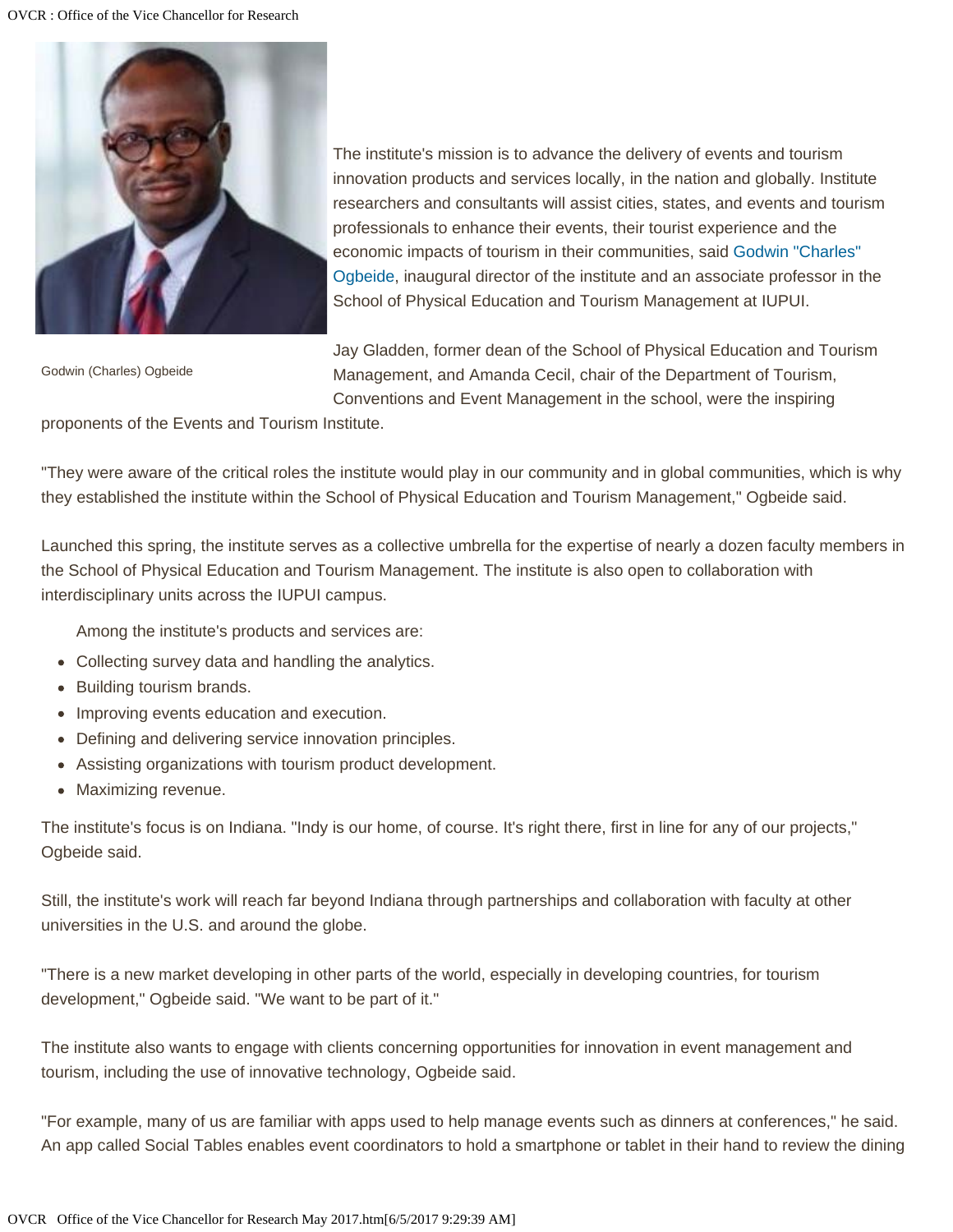preferences of individuals at a particular table to ensure they receive a customized hospitality experience.

"We can create more technology like that by working with our technology collaborators," Ogbeide said. "We can create apps for different events that make participants feel more welcome and bring the event to you, so you just feel at home."

Destination marketing will also be part of the mix, Ogbeide said. The institute has the expertise to promote tourism in a manner designed to expand a simple trip to an athletic event, for example, into a longer visit to the area where the event is located.

#### [Back to top of page](#page-0-2)

## <span id="page-8-0"></span>**CENTER SPOTLIGHT**

#### **Three IUPUI religious studies professors co-edit new book on the Bible in American life**



American Christians view the Bible as their spiritual guide. But as an everyday, usable volume, is it something a bit different?

Three Indiana University-Purdue University Indianapolis School of Liberal Arts religious studies professors set out to answer that question through nationwide surveys and explored the results with the help of other preeminent religion and history scholars. The culmination of that work is a new book, "The Bible in American Life," published by Oxford University Press.

"The Bible in American Life" co-editors, from left: Philip Goff, Peter J. Thuesen and Arthur E. Farnsley II. IU School of Liberal Arts at IUPUI

Philip Goff, Arthur E. Farnsley II and Peter J. Thuesen served as co-editors and the driving forces behind the book, which explores how the Bible is used by Americans in their personal lives.

"People are always interested in the Bible, but usually it's more in public life -- how it might show up in film or in literature, certainly in politics," said Goff, executive director of the Center for the Study of Religion and American Culture at IUPUI. "We wanted to see how it worked out in people's personal lives. That really had never been done."

With a grant from Lilly Endowment Inc., the professors were able to add questions to the General Social Survey and the National Congregations Study in 2012. Participants were asked to name which translation of the Bible they most often read, if they had read the Bible outside of worship services within the last year, the extent and purpose of their usage, if they read it on electronic devices, and more. The answers, combined with participants' demographic information, provided a baseline for study.

"This isn't exactly a surprise in the survey, but one response was 50 percent -- exactly half of the people had read the Bible outside of a worship service in the past year," said Farnsley, director of the Indiana University Center for Civic Literacy at IUPUI and associate director of the Center for the Study of Religion and American Culture. "There have been people who said to us, 'Wow, I would have thought it would be a lot more,' and people who said 'I thought it would be a lot less.' It turns out, it depends on where you're coming from -- what 50 percent looks like."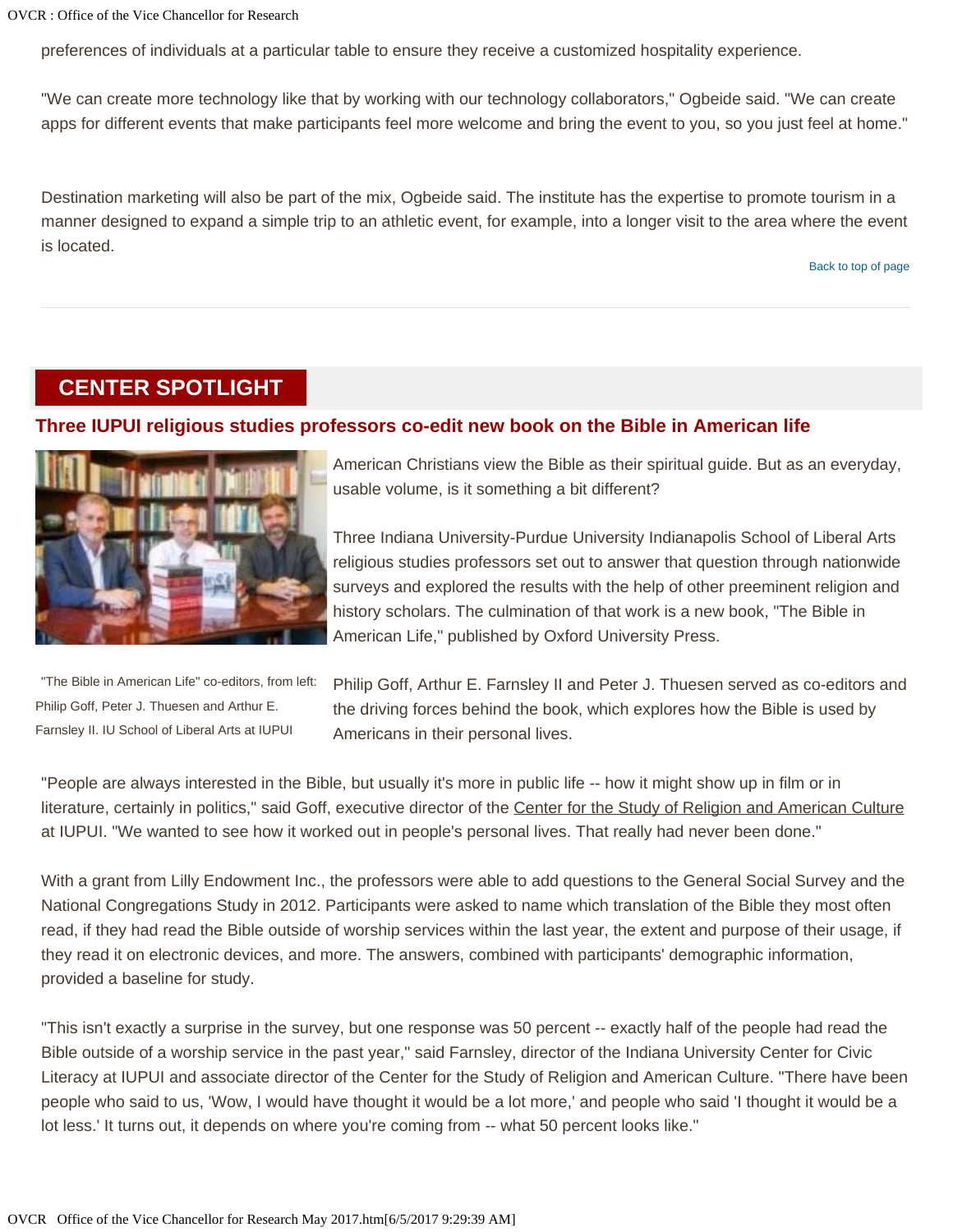Among the findings were that African-Americans read the Bible at a higher rate than other races; women read it more often than men; older citizens read it more than younger; and the American South had higher readership than the Midwest, West and Northeast. Also, the 400-year-old King James Bible is the most-read version.

"The extent to which people are still attached to a 17th-century translation of the Bible indicates that people are not necessarily looking for clear meaning or teaching; what's also important is the actual sound of Scripture," Thuesen said.

Amanda Friesen, an assistant professor of political science and faculty research fellow in the Center for the Study of Religion and American Culture, wrote a chapter exploring how American men and women read the Bible. Conclusions included that women, in reading the Bible more than men, do so with motives more toward personal devotion than political reasons.

[Back to top of page](#page-0-2) Paul Gutjahr, the Ruth Halls Professor of English at Indiana University Bloomington, contributed a chapter on the use of production and reception studies to determine the most popular English-language translation of the Bible in contemporary America, reiterating that the King James Version is the most popular despite many newer translations.

## <span id="page-9-0"></span>**FACULTY SPOTLIGHT**

#### **Study shows real-world massage is effective treatment for low back pain**



In the first study of its kind, researchers found real-world massage therapy to be an effective treatment for chronic low back pain.

[Niki Munk](https://shrs.iupui.edu/faculty-research/directory/health-sciences/munk-niki.html), an assistant professor of health sciences in the School of Health and Rehabilitation Sciences at Indiana University-Purdue University Indianapolis and one of the co-first authors of the study, said that the study's findings are important, given the large number of people who suffer low back pain in the U.S.

Low back pain leads all disorders in years lost to disability in the U.S. Most patients improve rapidly, but one-third report persistent back pain, and 15 percent develop chronic low back pain with significant physical limitations.

More than 50 percent of those who participated in the study experienced clinically meaningful improvements in their low back pain with disability, according to Munk.

"The study can give primary care providers the confidence to tell patients with chronic low back pain to try massage, if the patients can afford to do so," Munk said. Generally, massage is not covered by insurance, Medicaid or Medicare.

Previous studies of the effectiveness of massage were conducted in controlled research situations. In this study, patients were referred by a physician to a massage therapist. The massage therapist designed and provided a series of 10 massages -- at no cost to the patient -- in a clinical treatment environment, mimicking the experience of people who choose to seek massage therapy in the real world.

The study also looked at different characteristics associated with patients being more likely or less likely to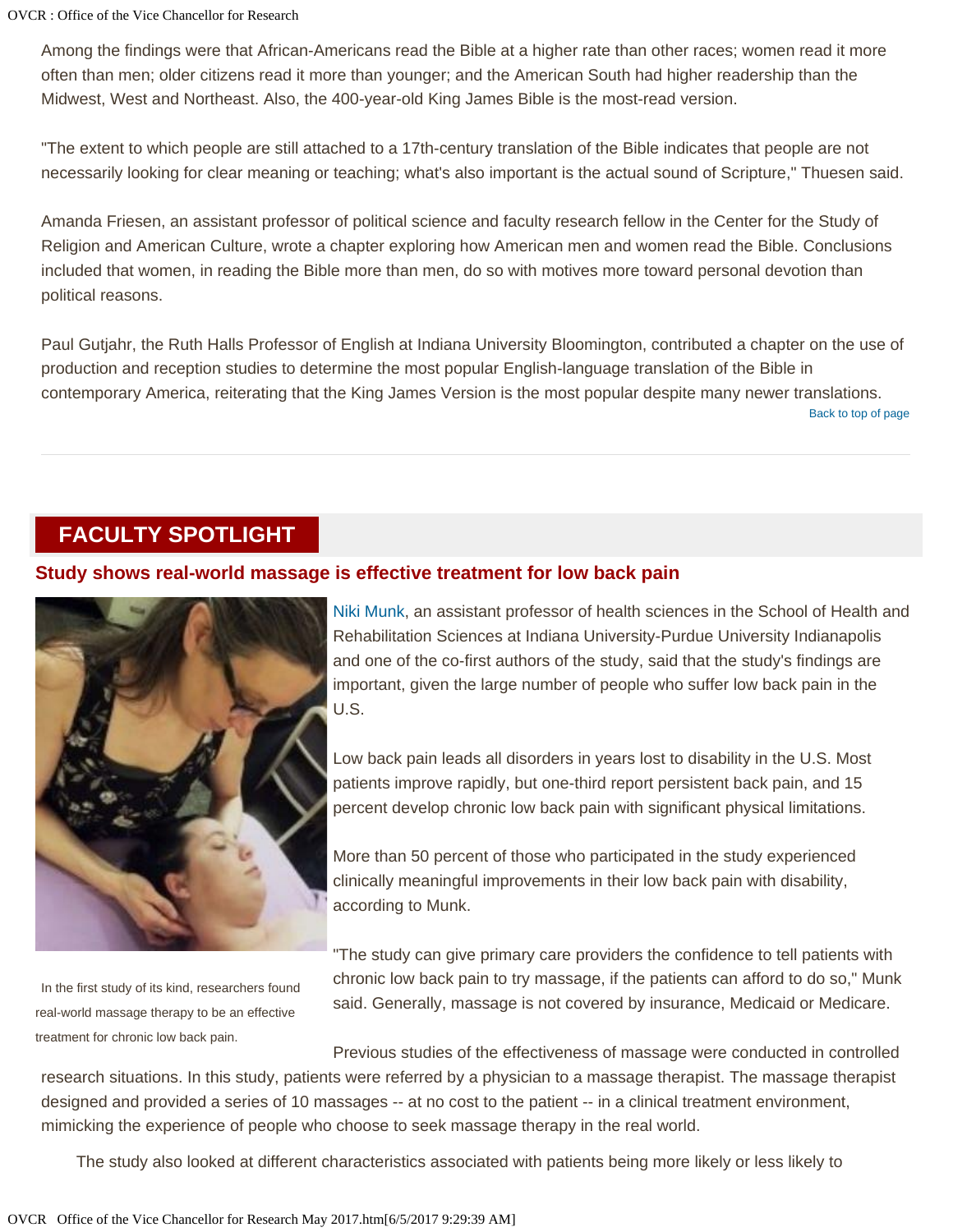experience clinically meaningful change from massage. Among the study's findings:

- Adults in the baby-boom and older generations tended to be much more likely to experience clinically meaningful changes.
- Obese patients experienced significant improvements, but those improvements were not retained over time.

Patients who were taking opioids experienced improvements in their pain from disability in some cases but were two times less likely to experience clinically meaningful change compared to those who were not taking opioids.

While the study results are promising, much more work needs to be done, Munk said: "The fact of the matter is that chronic lower back pain is very complex and often requires a maintenance-type approach versus a short-term intervention option."

Additional investigation is needed to replicate the results of the initial study and to conduct a cost-benefit analysis of massage therapy, Munk said.

"Massage is an out-of-pocket cost," she said. "Generally, people wonder if it is worth it. Will it pay to provide massage to people for an extended period of time? Will it help avoid back surgeries, for example, that may or may not have great outcomes? These are the types of analyses that we hope will result from this study."

The study, ["](https://academic.oup.com/painmedicine/article/3069964/Real-World-Massage-Therapy-Produces-Meaningful) [Real-World Massage Therapy Produces Meaningful Effectiveness Signal for Primary Care Patients with](https://academic.oup.com/painmedicine/article/3069964/Real-World-Massage-Therapy-Produces-Meaningful) [Chronic Low Back Pain: Results of a Repeated Measures Cohort Study.](https://academic.oup.com/painmedicine/article/3069964/Real-World-Massage-Therapy-Produces-Meaningful)" was published online March 14 in the journal Pain Medicine.

[Back to top of page](#page-0-2)

## <span id="page-10-0"></span>**STUDENT SPOTLIGHT**

#### **Indiana Impact for International Health**



At the annual Center for Research and Learning award luncheon this spring, Michelle Ramírez, a community health major and Diversity Scholars Research Program (DSRP) scholar, received the 2017 Richard E Ward Undergraduate Research Opportunities Program (UROP) Recognition Award. In summer 2016 alone, she did multiple projects, three while in Colombia for two and a half months through UROP. Michelle shadowed four physicians with the Universidad del Valle Escuela de Medicina in Cali, the nation's third largest metropolis. The U.S.-born Ramírez aspires "to impact people on a global scale."

Michelle Ramírez with faculty mentor Dr. Silvia Bigatti

She continues, "I want to see funding for student research travel to be restored. My favorite thing out of my four years was this Colombian international-research

experience." In November 2016, a groundbreaking peace accord ended decades of violence between the South American country's government and the Revolutionary Armed Forces of Colombia (FARC). Their federal government has designated funds to create programs for reparations, and the Instituto Cisalva, in the Cali university's School of Public Health, created two mental-health interventions for victims of armed conflict. Ramírez wrote a letter to a journal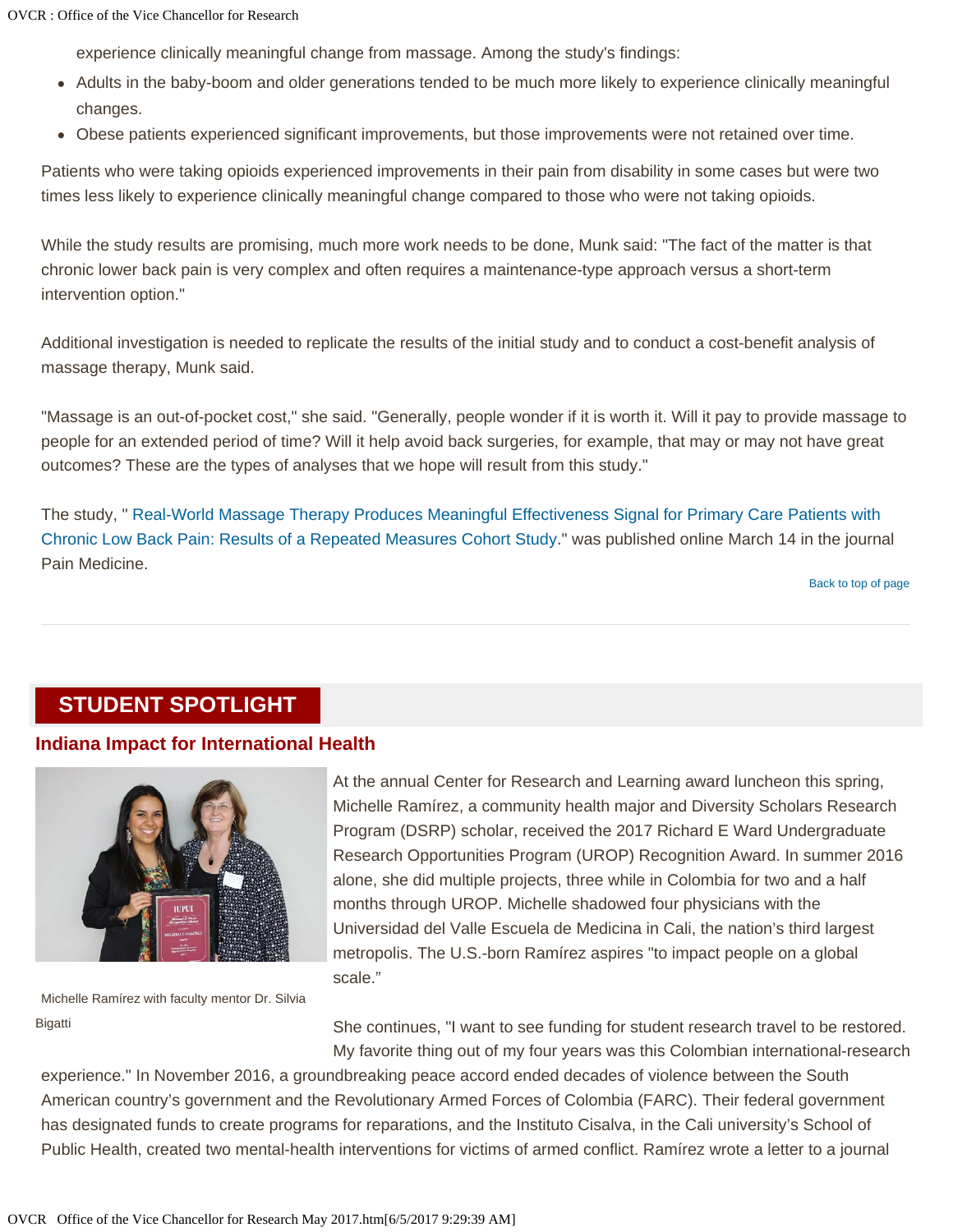about Afro-Colombian victims, pointing out the need for research on how perpetrators reintegrate into society. She also is writing an article on the scarcity of data in Latin America on suicide in pregnant women.

Michelle's summer UROP project focused on cultural factors that predict depression, comparing Indiana Latino adolescents with those in their country of origin. The particularly family-oriented nature of Latin culture compounds the issues for immigrants who leave loved ones behind, in addition to struggling with navigating two different cultures. Many U.S.-born Mexican-Americans, for instance, often find themselves treated as outsiders in both countries. In Indiana, Latino adolescents experience higher rates of depression and suicide attempt. To address these issues, IUPUI faculty members Monica Medina and Silvia Bigatti, with their community partner, Virna Díaz of the Latino Health Organization, created a summer camp called Your Life, Your Story (YLYS) to help such youth to build coping skills.

Ramírez, who served as an YLYS peer mentor, reflects, "I think at every stage in life you should have a mentor and also mentor others to give back." Of her own faculty mentor, she comments, "My relationship with Dr. Bigatti has just been super instrumental! I just wouldn't be today where I am without her guidance and support. Dr. Bigatti introduced me to the type of research where you're making an impact on people's lives. CRL has played a big part in my college career!" For summer 2017, Michelle will pursue research in Africa.

[Back to top of page](#page-0-2)

## <span id="page-11-0"></span>**TRANSLATIONAL RESEARCH IMPACT**

#### **IUPUI chemist tackles lethal designer drugs with rapid, low-cost screening method**



Manicke cartridge prototype

With funding from the National Institute on Drug Abuse, [Nicholas Manicke](http://science.iupui.edu/people/nicholas-manicke) of the School of Science is developing a new method to screen for lethal designer drugs such as fentanyl and synthetic cannabinoids including K2 and Spice.

In the United States, deaths from [fentanyl](https://www.drugabuse.gov/drugs-abuse/fentanyl), a potent opioid with heroin-like effects, increased at least 200 percent between 2013 and 2015, according to NIDA. The number of fatalities from [synthetic cannabinoids](https://www.drugabuse.gov/publications/drugfacts/synthetic-cannabinoids) -- man-made mindaltering chemicals sprayed on dried, shredded plant material and then smoked or sold as liquids to be inhaled -- has also been climbing rapidly. Fentanyl, often

mixed with heroin and/or cocaine, and synthetic cannabinoids account for the majority of emergency room visits related to designer drugs in the U.S.

Drug testing in hospital emergency departments, often done by urine analysis, misses these potentially deadly compounds, leaving physicians in the dark about the specifics of the overdose they are treating. Public health officials are similarly unaware of the precise nature of the drug problem facing their community or state.

Now, Manicke and his team are developing a rapid, sensitive, low-cost screening method to help emergency room physicians treating overdoses of these lethal compounds and to inform public health officials combating their growing use in the nation's cities, suburbs and rural areas.

Unlike current mass spectrometry methods used for screening, a new mass spectrometry process Manicke and his team are developing requires only minimal sample preparation, enabling quick turnaround of drug screens. Mass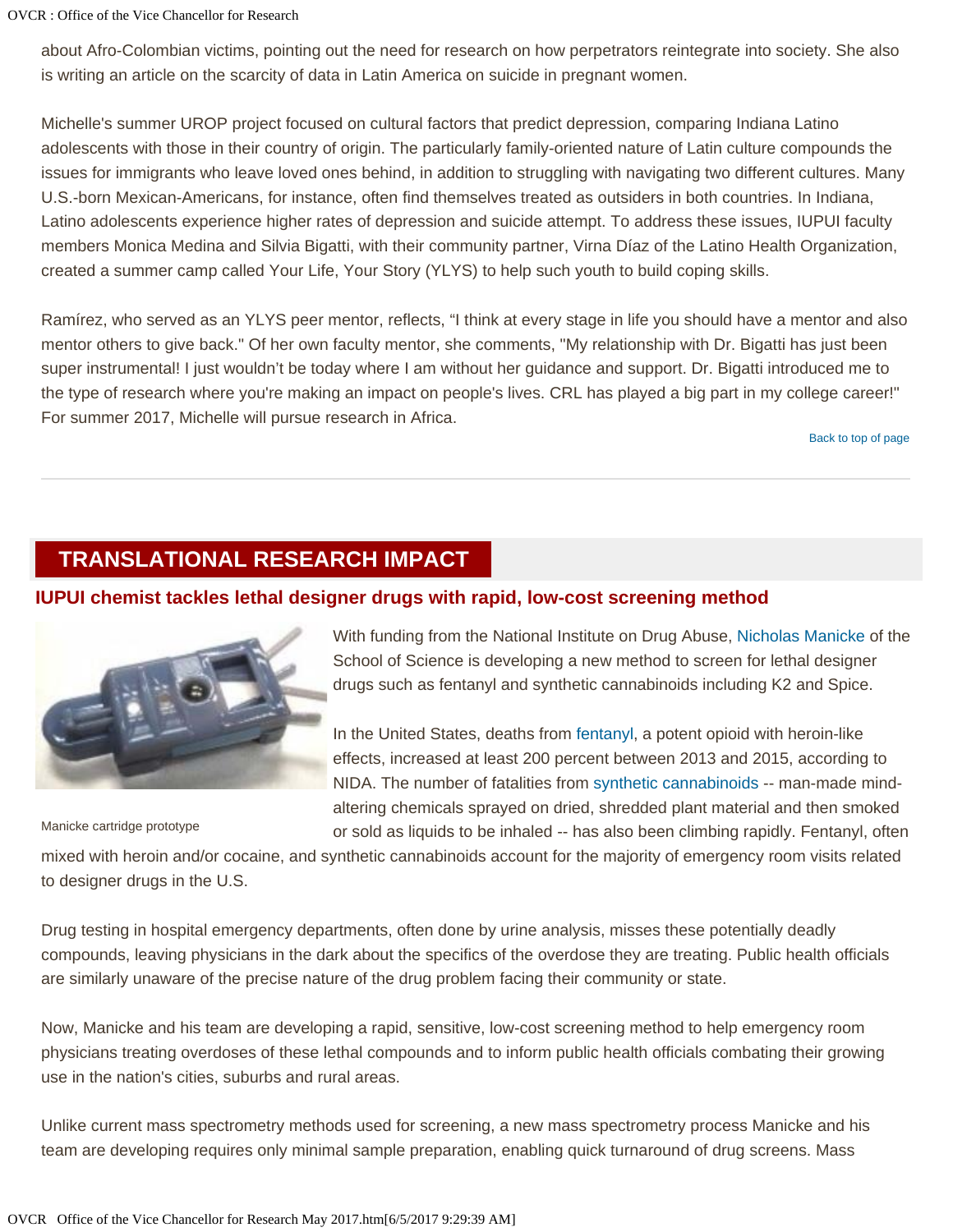spectrometry is an attractive option for performing synthetic drug screens because it is sensitive and selective and can be adapted relatively quickly as new harmful drug compounds become available to consumers.

"One of the difficulties in dealing with the public health crisis caused by designer drugs is that the actual drug compounds associated with acute intoxications are unknown," said Manicke, principal investigator on the NIDA grant. "We hope to enable mass spectrometry-based drug screening in the ER by developing an inexpensive, disposable cartridge that combines all the sample workup.

"People often say that mass spectrometry instruments are too big and expensive for hospitals, but I don't think that's true," Manicke said. "They are smaller than, and a fraction of the cost of, an MRI machine. If we can just simplify the analysis procedure, the barriers to implementing these sorts of tests will become much lower."

Manicke's new mass spectrometry cartridges enable qualitative and quantitative analysis from a blood sample without sample purification in about 30 seconds. It is estimated that the disposable cartridges will cost less than \$10 each.

This summer, the emergency departments in Eskenazi Health and IU Health Methodist Hospital will begin testing mass spectrometry screening for lethal designer drugs using the novel cartridges.

"In the short term, these cartridges could be used by health facilities of any size, anywhere, and mailed to a central lab - rapidly generating data alerting health and law enforcement to the chemical composition and geographic distribution of the drugs out there," said Indiana Poison Control Medical Director [Daniel Rusyniak](http://emergency.medicine.iu.edu/people1/faculty/dan-rusyniak-md/), an IU School of Medicine professor of emergency medicine and a co-investigator on the NIDA-funded study. "In the longer term, the cartridges could be used to give clinicians vital information on specific altered patients."

NIDA is supporting this work with a two-year, \$410,000 grant, R21DA043037, to Manicke, who is an assistant professor of chemistry and chemical biology and a faculty member in the Forensic and Investigative Sciences Program in the School of Science.

[Back to top of page](#page-0-2)

## <span id="page-12-0"></span>**EVENTS AND WORKSHOPS**

## **Patients, Families, and Medical Decision Making**

Date/Time Date(s) - 06/22/2017 6:00 pm - 8:00 pm

This seminar series, Seminars in Religion, Spirituality, Healthcare, and Ethics, will explore the role that religions and spirituality play in patients' and family members' understanding and experience of health and healthcare and how religion and spirituality are addressed in the healthcare setting. It will also explore how spiritual and religious beliefs contribute to patients' understanding of health, illness, and healing, affect decision-making about health, and contribute to coping, distress, and healing. Additionally, because many patients require family members to make decisions, the seminars will explore how frameworks of health and illness affect the family. A medical ethics framework will be used to explore how clinicians incorporate their own beliefs as well as patient/family beliefs into clinical care.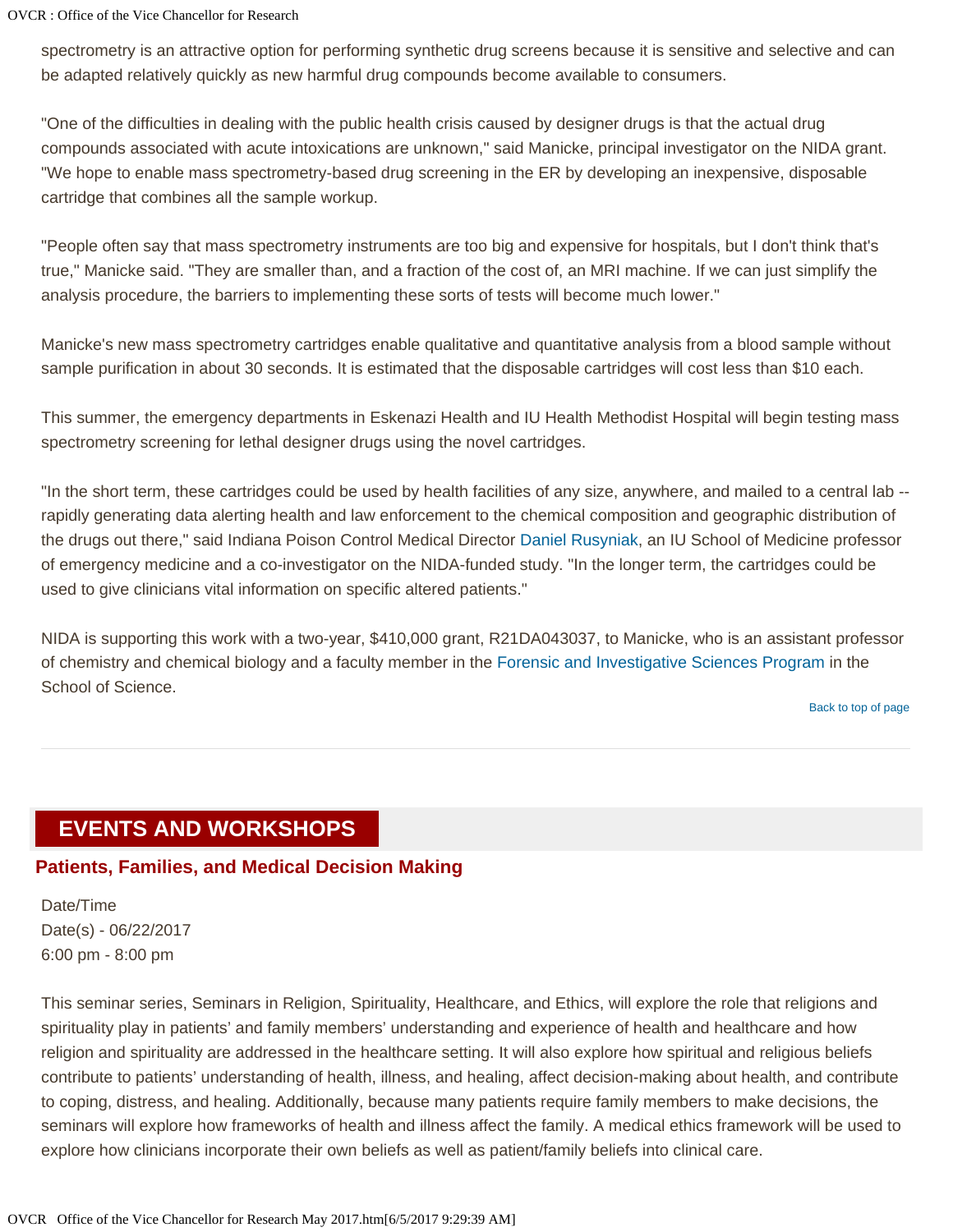This third session, Patients, Families, and Medical Decision Making, will seek to answer the following questions: 1) how do religious beliefs influence major decisions, especially at the beginning and end of life? and 2) how do chaplains and others provide spiritual support and/or guidance to patients and families in the healthcare setting? The seminar's cofacilitators are Amber Comer, JD, PhD, Assistant Professor at the Indiana University School of Health and Rehabilitation Sciences, and Alexia Torke, MD, MS, Associate Professor at the Indiana University School of Medicine.

The remaining seminars in this series will be held on September 21st, October 26th, and November 16th from 6-8pm. Dinner will be served, and books will be provided. The seminar is seeking an interdisciplinary group of chaplains, clinicians (physicians, nurses, others), religious scholars, and social scientists with an interest in the intersection of religion/spirituality in healthcare. Interested graduate students and advanced medical trainees may also participate with permission of the co-leaders. Participants should RSVP to Sarah Rush at [srush7@iuhealth.org](mailto:srush7@iuhealth.org). Sarah can also be contacted with any questions.

[Back to top of page](#page-0-2)

# <span id="page-13-0"></span>**RECENT EXTERNAL FUNDING AWARDS**

## **Grants and Awards – April 2017**

| P                      | Agency                                                                                         | Project Title                                                                                          | School          | Department                                      | Total       |
|------------------------|------------------------------------------------------------------------------------------------|--------------------------------------------------------------------------------------------------------|-----------------|-------------------------------------------------|-------------|
| Brustovetsky, Nickolay | <b>NATIONAL</b><br><b>INSTITUTE</b><br>NEUROLOGICAL<br><b>DISORDERS &amp;</b><br><b>STROKE</b> | CRMP2,<br>mitochondria,<br>and<br>Huntington?s<br>disease                                              | <b>MEDICINE</b> | PHARMACOLOGY<br>& TOXICOLOGY                    | \$3,393,236 |
| Kelley, Mark R.        | <b>NATIONAL</b><br>CANCER<br><b>INSTITUTE</b>                                                  | (PQ9)Mechanistic<br>Role of APE1<br>and BER in<br>chemotherapy-<br>induced<br>peripheral<br>neuropathy | <b>MEDICINE</b> | PED-HEME/ONC<br><b>BASIC</b><br><b>RESEARCH</b> | \$3,222,992 |
| Zarzaur, Ben Louis     | <b>NATIONAL</b><br><b>INSTITUTE ON</b>                                                         | Collaborative<br>Care for the<br>Older Injured                                                         | <b>MEDICINE</b> | <b>GENERAL</b>                                  | \$2,465,165 |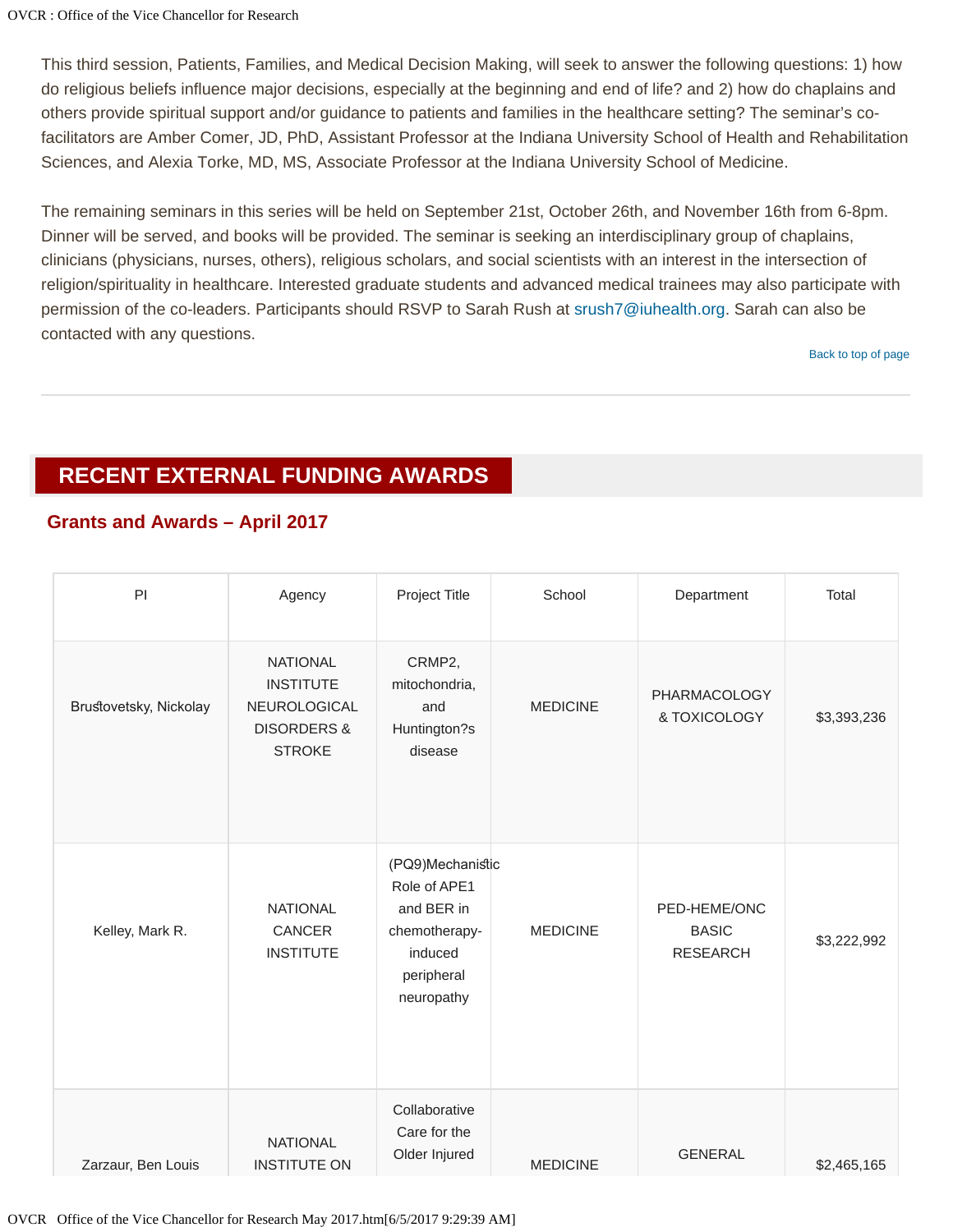|                     | <b>AGING</b>                                                                                   | Patient: A<br>Trauma<br>Medical Home                                                                                                                               |                 | <b>SURGERY</b>                                                 |             |
|---------------------|------------------------------------------------------------------------------------------------|--------------------------------------------------------------------------------------------------------------------------------------------------------------------|-----------------|----------------------------------------------------------------|-------------|
| Johnson, Steven M   | <b>NATIONAL</b><br><b>INSTITUTE OF</b><br><b>GENERAL</b><br><b>MEDICAL</b><br><b>SCIENCES</b>  | Selective<br>modulation of<br>bacterial<br>chaperonins<br>by targeting<br>novel small<br>molecule<br>binding sites                                                 | <b>MEDICINE</b> | <b>BIOCHEMISTRY/</b><br><b>MOLECULAR</b><br><b>BIOLOGY</b>     | \$2,183,948 |
| Loehrer, Patrick J. | <b>WALTHER</b><br>CANCER<br>FOUNDATION,<br>INC.                                                | Walther<br>Cancer<br>Informatics<br>and Data<br>Science<br>Program: A<br>Joint<br>Regenstrief<br>Institute/IU<br>Simon Cancer<br>Center<br>Proposal                | <b>MEDICINE</b> | CANCER CENTER                                                  | \$2,000,000 |
| Hannon, Tamara S    | <b>NATIONAL</b><br><b>INSTITUTE OF</b><br>DIABETES,<br><b>DIGESTIVE &amp;</b><br><b>KIDNEY</b> | Patient-<br>Centered<br>Decision<br>Support to<br>Improve<br><b>Diabetes</b><br>Management<br>in Pre-Teens<br>and<br>Adolescents<br>with Type 1<br><b>Diabetes</b> | <b>MEDICINE</b> | PED-<br>COMPARATIVE<br><b>EFFECTIVENESS</b><br><b>RESEARCH</b> | \$1,920,183 |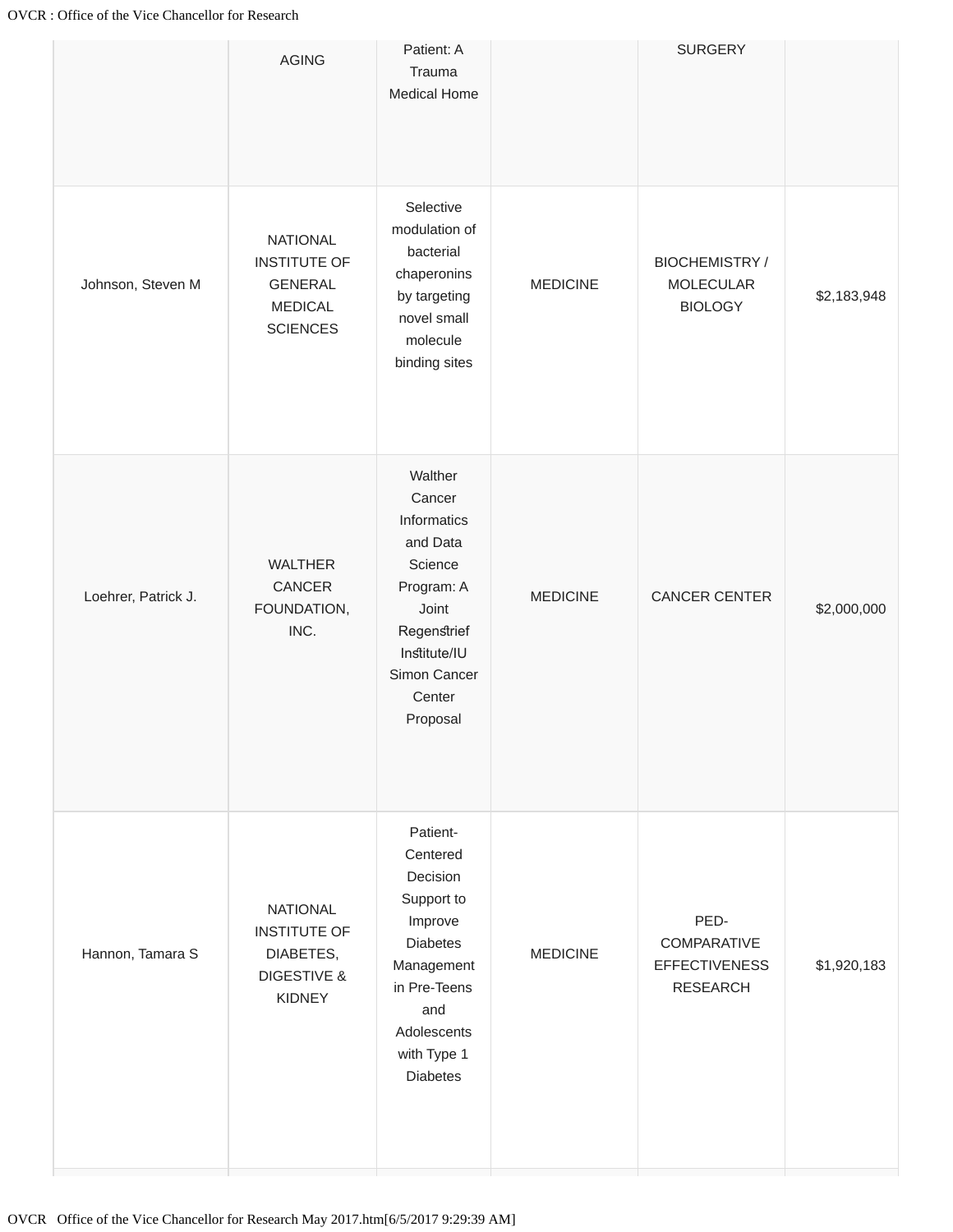| Asirwa, Fredrick Chite | <b>TAKEDA</b><br>DEVELOPMENT<br><b>CENTER</b><br>AMERICAS, INC.          | Improving<br>access to<br>Pediatric<br><b>Burkitt</b><br>Lymphoma<br>(PBL) and<br>Non-Hodgkin<br>Lymphoma<br>(NHL) Care in<br>Sub-Saharan<br>Africa (SSA)<br>through<br>community<br>awareness,<br>diagnostics<br>support,<br>treatment,<br>supportive<br>and<br>survivorship<br>care | <b>MEDICINE</b>                   | <b>CANCER CENTER</b>                                                       | \$999,145 |
|------------------------|--------------------------------------------------------------------------|---------------------------------------------------------------------------------------------------------------------------------------------------------------------------------------------------------------------------------------------------------------------------------------|-----------------------------------|----------------------------------------------------------------------------|-----------|
| Mott, Nathan David     | SERVE INDIANA                                                            | Indiana Kids -<br><b>IUPUI</b><br>Academic<br><b>Success</b><br>Program (K-<br>12 Outreach)                                                                                                                                                                                           | <b>EXTERNAL</b><br><b>AFFAIRS</b> | FAMILIES,<br><b>SCHOOLS &amp;</b><br><b>NEIGHBORHOOD</b><br><b>ENGAGEM</b> | \$748,160 |
| Vest, Joshua Ryan      | <b>AGENCY FOR</b><br><b>HEALTHCARE</b><br>RESEARCH AND<br><b>QUALITY</b> | The impact of<br>enterprise<br>health<br>information<br>exchange on<br>organizational<br>performance<br>and local<br>health care<br>markets                                                                                                                                           | PUBLIC HEALTH                     | <b>HEALTH POLICY</b><br>& MANAGEMENT                                       | \$464,634 |
|                        | <b>ESKENAZI</b>                                                          | Project                                                                                                                                                                                                                                                                               |                                   | SOCIAL &                                                                   |           |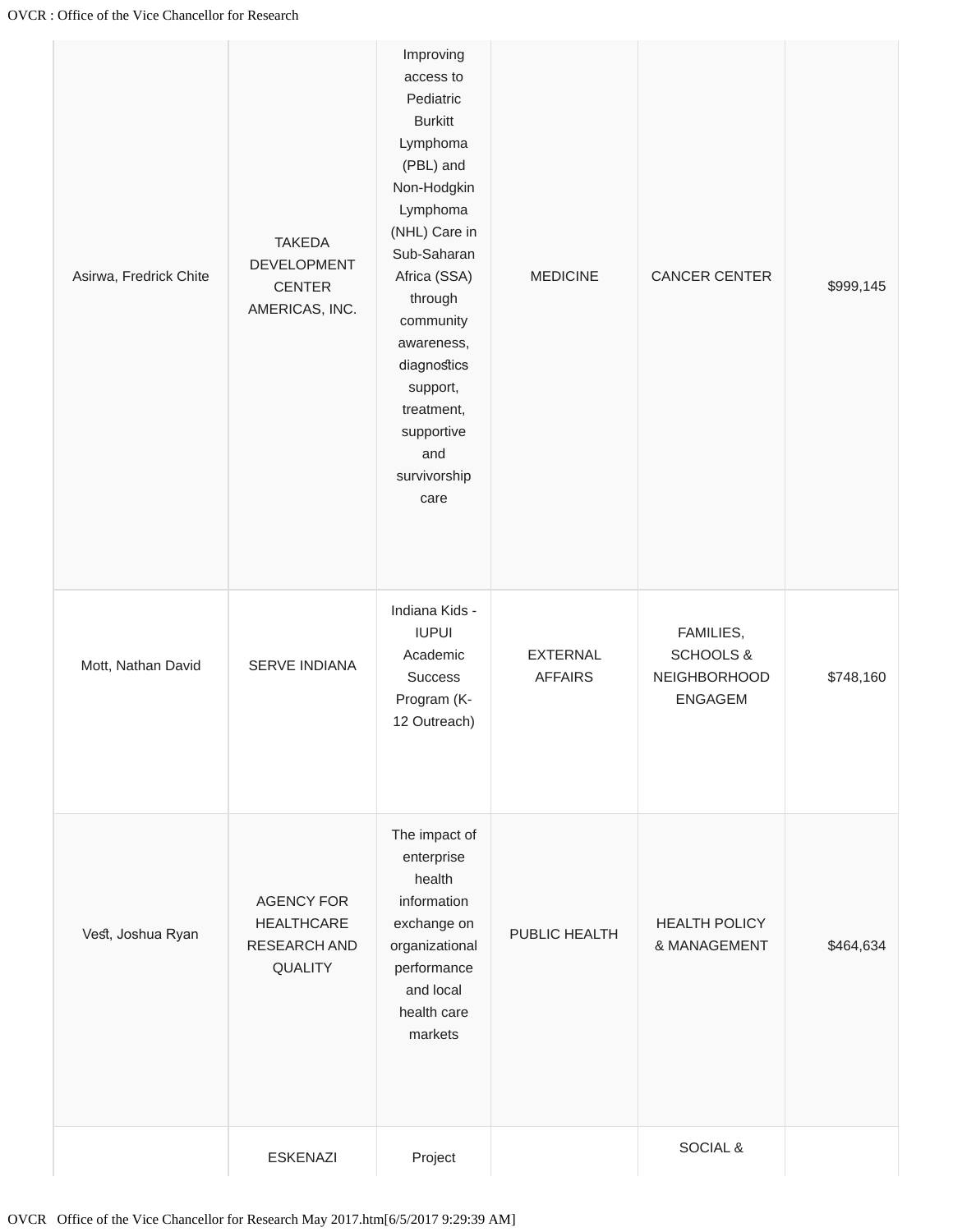| Watson, Dennis P   | <b>HEALTH</b>                                                                  | <b>POINT</b>                                                                                                       | PUBLIC HEALTH   | <b>BEHAVIORAL</b><br><b>SCIENCES</b>                           | \$216,243 |
|--------------------|--------------------------------------------------------------------------------|--------------------------------------------------------------------------------------------------------------------|-----------------|----------------------------------------------------------------|-----------|
| Osili, Una O       | <b>INTERNATIONAL</b><br><b>DEVELOPMENT</b><br><b>RESEARCH</b><br><b>CENTRE</b> | Index of<br>Philanthropic<br>Freedom and<br>Remittances /<br>Index of<br>Philanthropic<br>Freedom                  | PHILANTHROPY    | <b>LILLY FAMILY</b><br>SCHOOL OF<br>PHILANTHROPY               | \$190,919 |
| Carroll, Aaron E   | THE ROBERT<br>WOOD JOHNSON<br><b>FOUNDATION</b>                                | Change<br>Leadership<br><b>IRL</b><br>Dissemination<br>Proposal                                                    | <b>MEDICINE</b> | PED-<br>COMPARATIVE<br><b>EFFECTIVENESS</b><br><b>RESEARCH</b> | \$156,965 |
| Yoder, Karmen K    | YALE<br><b>UNIVERSITY</b>                                                      | PET-derived<br>'Dopamine<br>Movies' of<br>Early-Stage<br>Addiction to<br>Cigarette<br>Smoking: A<br>Pilot Study    | <b>MEDICINE</b> | RADIOLOGY &<br><b>IMAGING</b><br><b>SCIENCES</b>               | \$119,265 |
| Haggstrom, Anita N | <b>DUKE</b><br><b>UNIVERSITY</b>                                               | Efficacy,<br>Safety and<br>Pharmacokinetics<br>of Topical<br>Timolol in<br>Infants with<br>Infantile<br>Hemangioma | <b>MEDICINE</b> | <b>DERMATOLOGY</b>                                             | \$105,500 |
|                    |                                                                                |                                                                                                                    |                 |                                                                |           |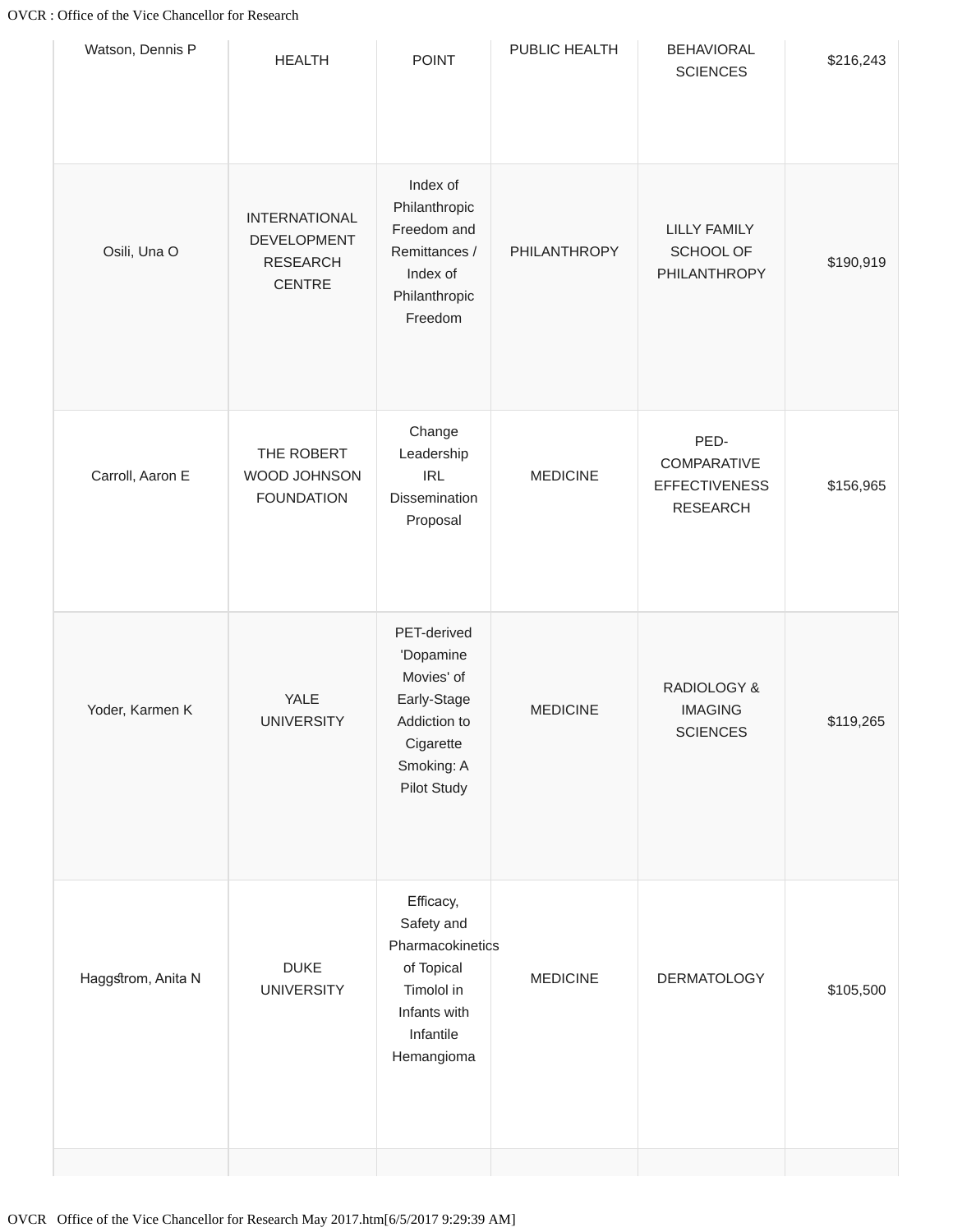| Bodenhamer, David J | <b>SPA RISK</b>                                      | Mitigation<br>Saves 2.0                                                                      | <b>LIBERAL ARTS</b> | POLIS CENTER                                                   | \$105,000 |
|---------------------|------------------------------------------------------|----------------------------------------------------------------------------------------------|---------------------|----------------------------------------------------------------|-----------|
| Johnson, Philip L   | UNIVERSITY OF<br><b>ALABAMA</b><br><b>BIRMINGHAM</b> | Central<br>Nervous<br>System<br>Control of<br>Intraocular<br>and<br>Intracranial<br>Pressure | <b>MEDICINE</b>     | <b>ANATOMY &amp; CELL</b><br><b>BIOLOGY</b>                    | \$100,534 |
| Carroll, Aaron E    | THE ROBERT<br>WOOD JOHNSON<br><b>FOUNDATION</b>      | Obesity<br>Assessment                                                                        | <b>MEDICINE</b>     | PED-<br>COMPARATIVE<br><b>EFFECTIVENESS</b><br><b>RESEARCH</b> | \$100,000 |

[Back to top of page](#page-0-2)

## <span id="page-17-0"></span>**CURRENT EXTERNAL FUNDING OPPORTUNITIES**

Funding opportunities in this section include selected current grant announcements from federal agencies for new initiatives and changes to existing programs. Announcements with limited scope are not listed here but instead are sent directly to IUPUI School Deans. For comprehensive coverage of funding opportunities, please use the links below to search online tools.

#### FANCONI ANEMIA RESEARCH FUND (FARF)

**Research Grants:** The FARF seeks to improve the lives of individuals with Fanconi anemia through research that focuses on the rapid discovery and development of therapies or strategies that treat, control or cure Fanconi anemia. It has a particular interest in funding interdisciplinary, translational research efforts that effectively address one or more of the following priorities: 1) To understand how alteration of the Fanconi anemia genes and their products lead to the clinical manifestations of Fanconi anemia; 2) To determine the causes of bone marrow failure, myelodysplasia and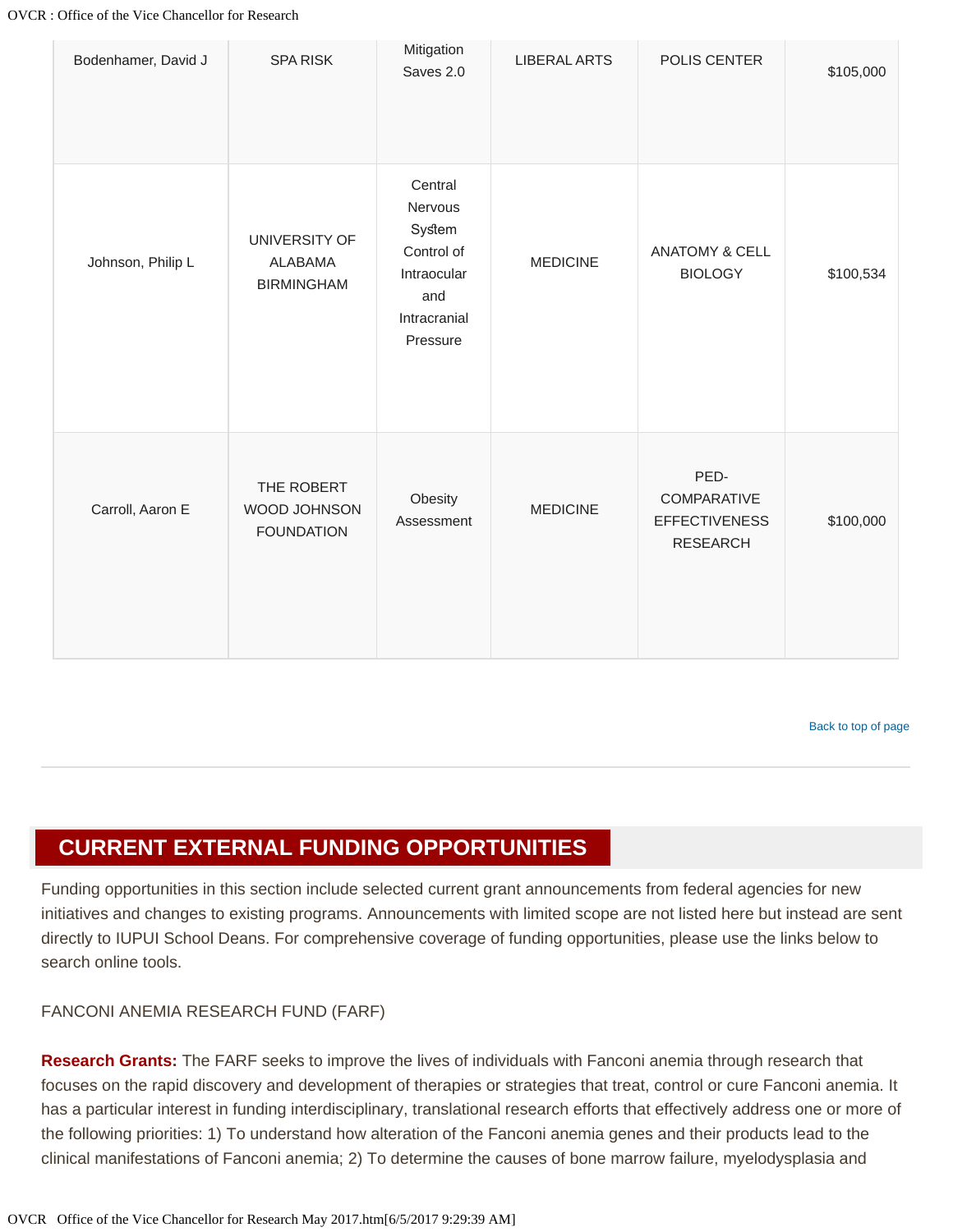leukemia in individuals with Fanconi anemia, and to develop strategies to prevent, treat and cure these disorders; 3) To define the pathogenesis of cancers that affect persons with Fanconi anemia, and to develop strategies for early detection, prevention, treatment and cure; 4) To identify practical and proactive management strategies that families and persons with Fanconi anemia can use to develop and maintain a high quality of life; and 5) To support the creation of shared resources, databases and technologies for the international Fanconi anemia research community. Deadlines: Letter of Intent: October 13, 2017; Application: February 02, 2018. [http://www.fanconi.org/index.php/research/grant\\_applications](http://www.fanconi.org/index.php/research/grant_applications)

#### NATIONAL ENDOWMENT FOR THE HUMANITIES

**Arts Education Statewide data Infrastructure Project:** This opportunity will support state-level extraction, analysis, and reporting of K-12 arts education data that is already being collected by states. Easy access to timely, reliable data about arts education is a prerequisite for knowing how much and to whom arts education is being delivered in schools. These data can help decision-makers determine whether they are meeting national and state-approved policies and content standards regarding arts education. In addition, these data can help state departments of education, state arts agencies, funders, and others to direct resources to increase the likelihood that all students will benefit from an education that includes the arts.

Deadline: April 12, 2018. <https://www.grants.gov/web/grants/view-opportunity.html?oppId=292119>

#### NATIONAL INSTITUTES OF HEALTH

**Mechanistic Ancillary Studies to Ongoing Interventional Clinical Trials (R01):** This opportunity encourages applications that propose to conduct time-sensitive mechanistic ancillary studies related to the NIAMS mission in conjunction with privately or publicly funded, ongoing interventional clinical trials. The ongoing "parent" project has to be an interventional clinical trial that can provide a cohort of well-characterized patients, infrastructure, data, and biological samples. Applications submitted in response to this FOA will undergo an accelerated review and award process. The objective of this FOA is to provide a flexible mechanism to leverage established resources and maximize the return on existing investments in parent projects. Successful ancillary studies will enhance the scientific content and value of the parent projects, improve the research community's understanding of a disease or organ system in the NIAMS portfolio, and thus may identify novel targets for diagnosis, treatment, and prevention of disease. Deadline: August 07, 2017.

<https://grants.nih.gov/grants/guide/rfa-files/RFA-AR-18-002.html>

**Nasal Delivery of CNS Therapeutics (R41/R42):** The purpose of this opportunity is to develop a nasal delivery formulation that reliably delivers of a therapeutic (e.g. peptides, antibodies, RNAi, or pharmacotherapeutics), at a physiologically relevant concentration, into the CNS. Less than 2% of small molecule pharmacotherapeutics effectively cross the blood brain barrier (BBB). Larger molecules (peptides or antibodies) are virtually impenetrable. Direct routes of administration (epidural-, intracerebral- or intracerebral ventricular delivery) are invasive, costly and impractical for repeated CNS dosing. These difficulties significantly limit the development of therapeutics to treat substance use disorders (SUDs).

Nasal delivery of therapeutics may offer several advantages. It is thought that therapeutics, large or small, can directly enter the central nervous system (CNS) and/or CSF through the olfactory nerve via extracellular diffusion, axonal transport and/or other unknown mechanism(s). Thus, inhaled drugs do not face the same pharmacokinetic (PK) challenges as do systemically administered drugs. PK issues such as gastric-acid mediated destruction, intestinal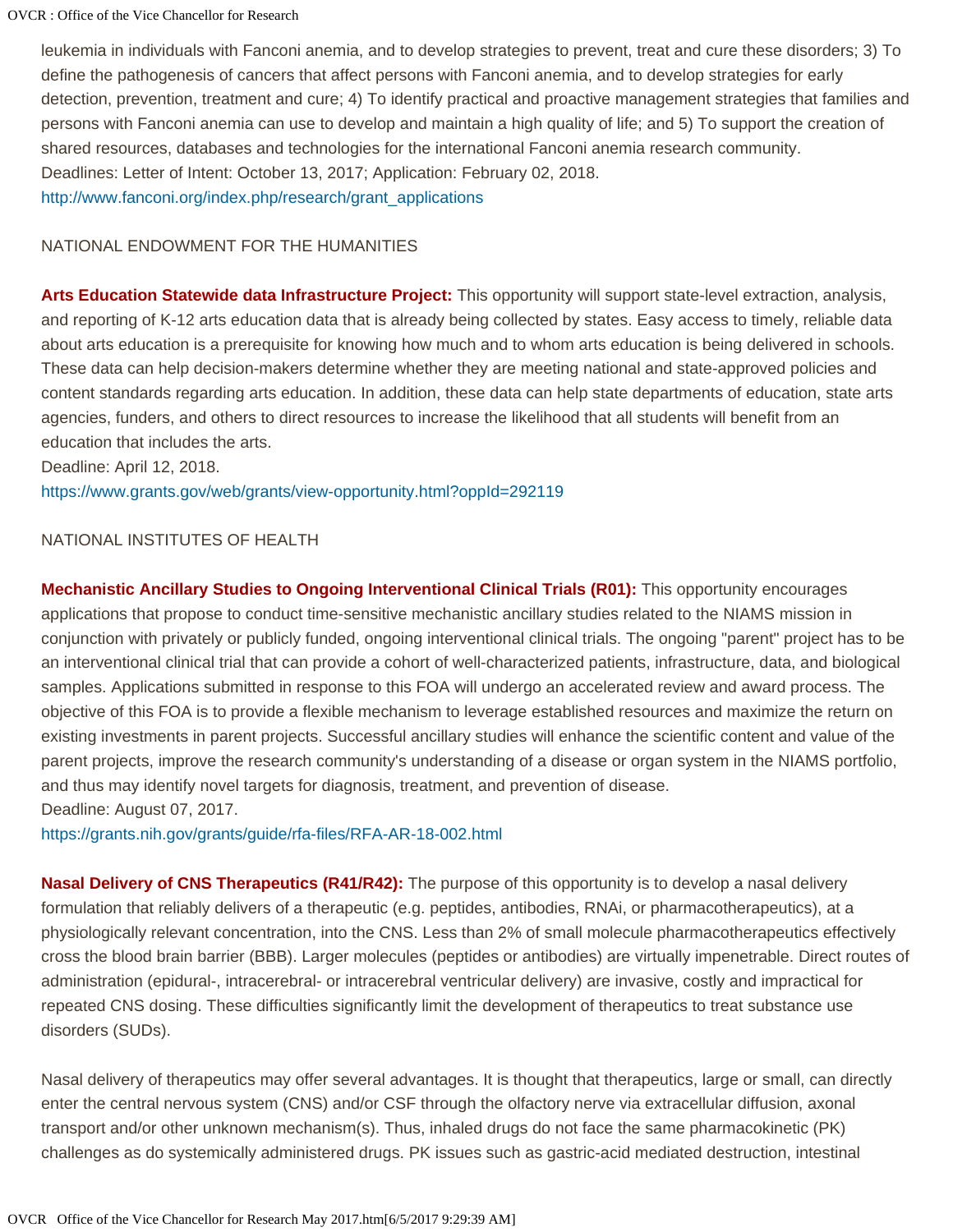absorption, first-pass metabolism, circulatory stability, BBB penetrability, etc. can be minimized or obviated. Nasal administration has been noted to delivery therapeutics into the CNS in a matter of minutes. The development of nasal delivery formulations would, theoretically, reduce resources needed for chemical synthesis, iterative pharmacophore modifications, and scale up production. Non-systemic administration may limit the formation of unwanted active metabolites, while allowing for an effective, less harmful dosing strategy. Novel nasal delivery technologies would likely open the door for the development of several a wide variety of novel therapeutic options, such as peptides, antibodies, RNAi, stem cells, or small molecule pharmacotherapeutics.

Deadlines: Letter of Intent: July 24, 2017; Application: August 23, 2017.

<https://grants.nih.gov/grants/guide/rfa-files/RFA-DA-18-007.html>

**New Technologies for the Glycosciences (R43/R44):** This program aims to develop affordable tools and technologies for carbohydrate research. Areas of primary interest include new approaches for glycan synthesis, easily accessible analytical reagents and technologies for the study of glycoconjugates, and informatics tools for glycan data analysis. This SBIR program complements the Common Fund program "Accelerating Translation of Glycoscience: Integration and Accessibility" launched in 2015 to develop new methods, tools, and technologies for studying carbohydrates. Common Fund programs do not utilize the SBIR mechanisms.

Deadline: September 05, 2017.

<http://grants.nih.gov/grants/guide/pa-files/PA-16-157.html>

#### NATIONAL SCIENCE FOUNDATION

**Semiconductor Synthetic Biology for Information Processing & Storage Technologies:** Future ultra-low-energy computing, storage and signal-processing systems can be built on principles derived from organic systems that are at the intersection of chemistry, biology, and engineering. New information technologies can be envisioned that are based on biological principles and that use biomaterials in the fabrication of devices and components; it is anticipated that these information technologies could enable stored data to be retained for more than 100 years and storage capacity to be 1,000 times greater than current capabilities. These could also facilitate compact computers that will operate with substantially lower power than today's computers. Research in support of these goals can have a significant impact on advanced information processing and storage technologies. This focused solicitation seeks high-risk/high-return interdisciplinary research on novel concepts and enabling technologies that will address the scientific issues and technological challenges associated with the underpinnings of synthetic biology integrated with semiconductor technology. This research will foster interactions among various disciplines including biology, engineering, physics, chemistry, materials science, computer science, and information science that will enable heretofore-unanticipated breakthroughs as well as meet educational goals.

Deadline: October 30, 2017.

[https://www.nsf.gov/funding/pgm\\_summ.jsp?pims\\_id=505397](https://www.nsf.gov/funding/pgm_summ.jsp?pims_id=505397)

**Geoinformatics (GI):** This opportunity invites proposals for the development of cyberinfrastructure for the geosciences (Geoinformatics). Specifically, the development and implementation of enabling information technology that extend beyond an individual's impact or that of a small group of investigators. It must also facilitate the next generation of geosciences research. Projects may include community-driven development and implementation of databases; tools for data integration, interoperability, and visualization; software development and code hardening; and data-intensive/new computing methodologies that support the enhancement of geosciences research and education activities.

Awards under this solicitation do not overlap with EarthCube, another NSF unit. The goal of EarthCube is to transform the conduct of geoscience research by supporting community-created cyberinfrastructure that integrates knowledge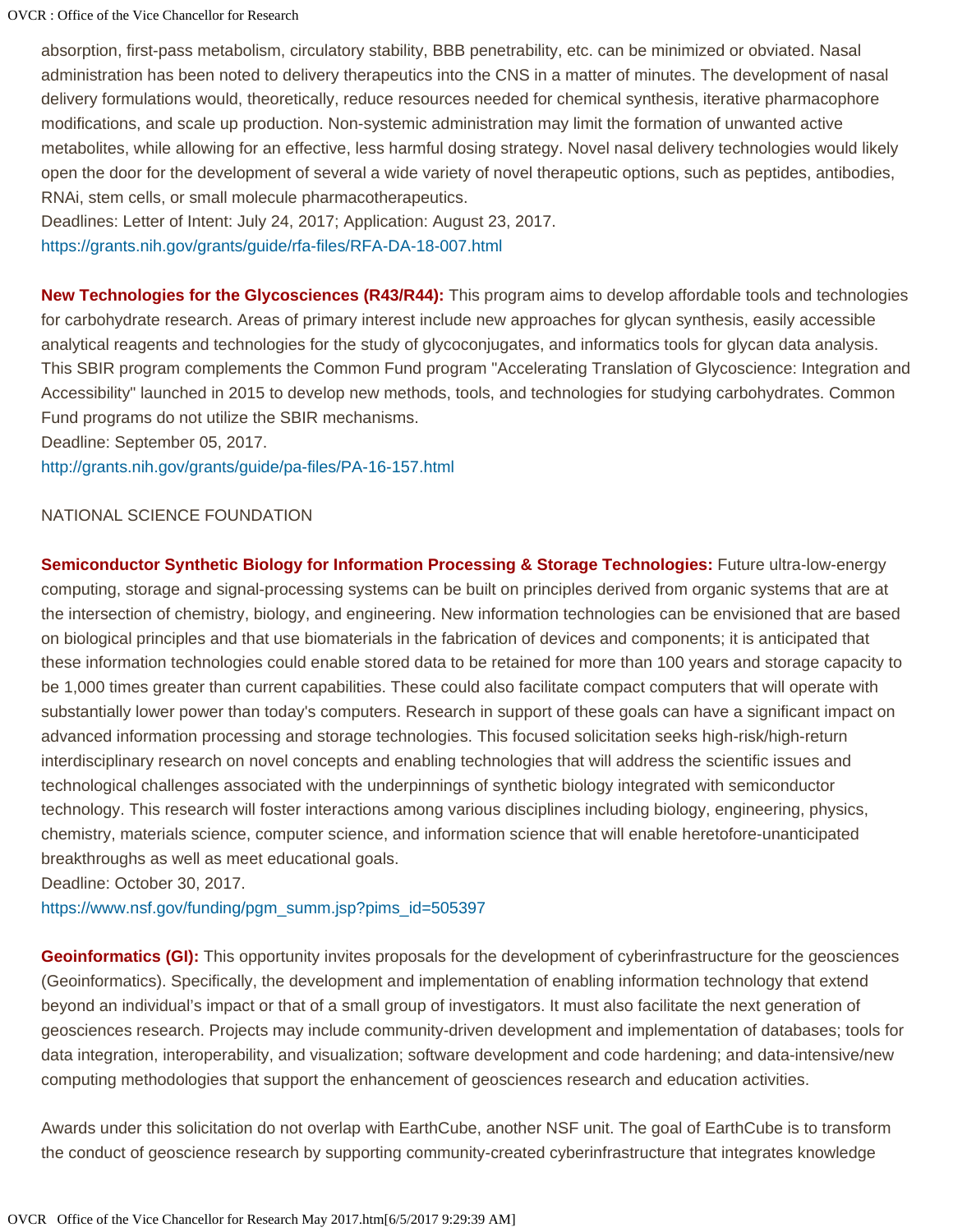management across all the geosciences. This opportunity will support efforts to create the underlying knowledge base and utilities that will be integrated, over time, through EarthCube.

Deadline: July 03, 2017.

[http://www.nsf.gov/funding/pgm\\_summ.jsp?pims\\_id=503447](http://www.nsf.gov/funding/pgm_summ.jsp?pims_id=503447)

**CyberCorps: Scholarship for Service (SFS):** This opportunity seeks proposals that address cybersecurity education and workforce development. The Scholarship Track provides funding to award scholarships to students in cybersecurity. All scholarship recipients must work after graduation for a Federal, State, Local, or Tribal Government organization in a position related to cybersecurity for a period equal to the length of the scholarship. A proposing institution must provide clearly documented evidence of a strong existing academic program in cybersecurity. Such evidence can include: designation by the National Security Agency and the Department of Homeland Security as a Center of Academic Excellence in Information Assurance Education/Cyber Defense (CAE IA/CD), in Cyber Operations or in Research (CAE-R); a specialized designation by a nationally recognized organization; or equivalent evidence documenting a strong program in cybersecurity.

The Capacity Track seeks innovative proposals leading to an increase in the ability of the United States higher education enterprise to produce cybersecurity professionals. Proposals are encouraged that contribute to the expansion of existing educational opportunities and resources in cybersecurity and focus on efforts such as research on the teaching and learning of cybersecurity, including research on materials, methods and interventions; curricula recommendations for new courses, degree programs, and educational pathways with plans for wide adoption nationally; teaching and learning effectiveness of cybersecurity curricular programs and courses; integration of cybersecurity topics into computer science, data science, information technology, engineering and other existing degree programs with plans for pervasive adoption; and partnerships between institutions of higher education, government, and relevant employment sectors leading to improved models for the integration of applied research experiences into cybersecurity degree programs.

Deadlines: Scholarship Track: July 31, 2017; Capacity Track: Dec. 05, 2017. [https://www.nsf.gov/funding/pgm\\_summ.jsp?pims\\_id=504991](https://www.nsf.gov/funding/pgm_summ.jsp?pims_id=504991)

*NOTE:* : All faculty, researchers, and scientists on continuing contracts at IU interested in applying for Department of Defense funding are eligible for assistance by the consulting firm--Cornerstone Government Affairs-arranged by the Vice President for Research. Those interested in securing assistance from Cornerstone must submit a 2 page summary of their research project and a CV or biosketch to the VP for Research Office at [vpr@iu.edu](mailto:vpr@iu.edu). Prior to submission, the IUPUI Office of the Vice Chancellor for Research is offering assistance with the 2 page summaries. For more information, contact Steven Chin [schin@iupui.edu](mailto:schin@iupui.edu).

[Back to top of page](#page-0-2)

**Web Access** 

Maps

| <b>OFFICE OF THE VICE</b><br><b>CHANCELLOR FOR</b><br><b>RESEARCH</b><br><b>IUPUI</b> | Vice President for Research<br><b>Office of Research Administration</b><br>Office of Research Compliance | One.IU<br>Outlook<br>A-Z List |
|---------------------------------------------------------------------------------------|----------------------------------------------------------------------------------------------------------|-------------------------------|
|                                                                                       | IU Research & Technology Corporation                                                                     | Campus                        |
|                                                                                       |                                                                                                          |                               |

OVCR Office of the Vice Chancellor for Research May 2017.htm[6/5/2017 9:29:39 AM]